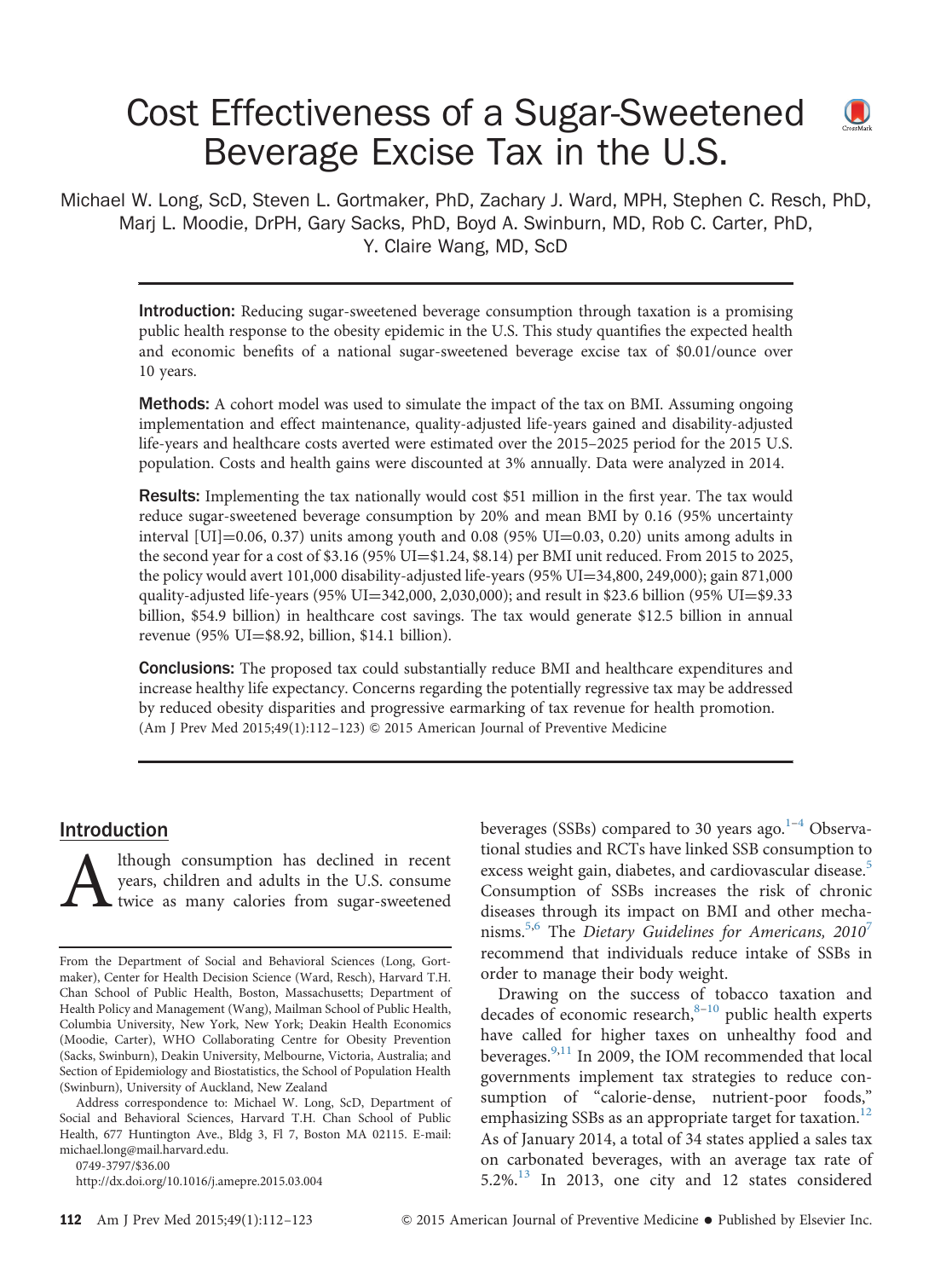legislation to increase SSB taxes, although none passed.<sup>14</sup> The city of Berkeley, California, became the first city to pass a \$0.01/ounce SSB excise tax in November 2014.<sup>15</sup> Although large SSB excise taxes have not been implemented in the U.S., other countries have implemented them, albeit generally of smaller size.<sup>[16](#page-9-0)</sup> Mexico implemented a 1 peso/liter excise tax on SSBs in January 2014, which preliminary analyses suggest resulted in a 10% reduction in SSB purchases.<sup>[17](#page-9-0)</sup>

Although evidence regarding the empirical associations among beverage prices, the current low tax rates, consumption, and BMI has been mixed, <sup>[9,18](#page-9-0)-[20](#page-9-0)</sup> a number of studies have found that higher beverage taxes and prices are linked to significantly lower BMI.<sup>[21](#page-9-0)-[24](#page-10-0)</sup> Moreover, recently proposed tax strategies differ in many ways from existing sales taxes. First, they would be implemented as per-volume, or specific excise taxes, which provide more visible and consistent price signals to consumers through incorporation into shelf prices. Excise taxes are generally imposed on the manufacturers, in contrast to sales taxes that are collected from the consumer at purchase.<sup>[25](#page-10-0)</sup> Specific excise taxes, as opposed to ad valorem excise taxes, are imposed on the volume produced or distributed instead of on the sales price. Second, they exclude diet soft drinks included in many current sales taxes[.18](#page-9-0) Third, current sales taxes often apply only to a subset of SSBs, such as carbonated sodas, which excludes important categories of SSB intake such as sports drinks and fruit drinks. Most importantly, the proposed excise tax of \$0.01/ounce of SSBs would result in a 16% price increase, substantially higher than current tax rates.

Building on previous analyses,  $26-29$  $26-29$  this is the first study to estimate the cost effectiveness of implementing a \$0.01/ounce SSB excise tax in the U.S. by estimating both the cost and impact of the change in BMI on reduction in healthcare expenditures; life-years lost; disabilityadjusted life-years (DALYs) averted; and qualityadjusted life-years (QALYs) gained. The policy, political, and ethical implications of this economic evaluation are systematically situated within the broader debate in the U.S. over policy approaches to curb the obesity epidemic.

## Methods

A national specific excise tax of \$0.01/ounce of SSBs was modeled based on recent proposals under consideration by federal, state, and local governments (SSBs include all beverages with added caloric sweeteners as defined in the [Appendix](#page-11-0)). $30-32$  $30-32$  $30-32$  The intervention was modeled as an additional tax over and above existing sales and excise tax rates (adjusted for inflation annually). The excise tax does not apply to 100% juice, milk products, or artificially sweetened beverages. The comparator for this intervention was current practice. Baseline consumption of SSBs, milk, and juice was estimated by age group and gender from the 2011–

July 2015

2012 National Health and Nutrition Examination Survey (NHANES), taking into account sampling weights and the clustered sampling design  $(Table 1)$  $(Table 1)$ .<sup>[3](#page-9-0)</sup> Average daily consumption of SSBs was 150 kcal/day.

#### Modeling Framework

This analysis was based on a modeling framework developed by collaborating researchers from the Harvard School of Public Health, Columbia Mailman School of Public Health, Deakin University, and University of Queensland in Australia. The current model adapted the Australian Assessing Cost-Effectiveness (ACE)- Obesity $33,34$  and ACE-Prevention<sup>[35](#page-10-0)</sup> framework to the U.S. context and followed the reporting recommendations from the U.S. Panel on Cost-Effectiveness in Health and Medicine.<sup>[36](#page-10-0)</sup> Health gains expected from the tax, including changes in BMI, reductions in disease burden and healthcare expenditures, DALYs averted, and QALYs gained over 10 years were estimated using a Markov cohort model. The model was based on a spreadsheet developed for ACE-Prevention replicated in a compiled programming language (JAVA) using U.S. inputs for population characteristics, disease burden, and healthcare costs. The model simulated the 2015 U.S. population aged  $\geq$  2 years at baseline and followed them for 10 years until death or age 100 years. Based on estimated changes in population mean BMI and obesity rates for each 5-year age and gender group as a result of the intervention, the model predicted downstream changes in stroke, ischemic heart disease, hypertensive heart disease, diabetes mellitus, osteoarthritis, postmenopausal breast cancer, colon cancer, endometrial cancer, and kidney cancer—major diseases that have been linked to obesity. The model then estimated the resulting difference in life expectancy and disability-adjusted life expectancy of the cohort under the no-intervention and intervention scenario. QALYs gained were estimated based on shifts in overweight and obesity prevalence using published estimates of the relationship between BMI and QALYs by age and sex for adults.<sup>[37](#page-10-0)</sup>

The model also estimated differences in healthcare expenditures with and without the intervention based on differences in health-care costs among children and adults with and without obesity.<sup>[38](#page-10-0)</sup> These healthcare costs were based on analyses of the Medical Expenditure Panel Survey and are reported as net present value discounted at 3% per year. Additional details on the modeling framework are reported in the overview paper by Gortmaker et al. $39$ 

In addition, key implementation and equity considerations $34$ relevant to policymakers and consumers were qualitatively evaluated by a stakeholder group including U.S. policymakers, policy researchers, nutrition and physical activity researchers, and programmatic experts. The following implementation considerations were considered: level of evidence, equity, acceptability, feasibility, sustainability, side effects, and social and policy norms.

#### Assessment of Benefit

Based on beverage price data from Powell and colleagues, $40$  the proposed tax of \$0.01/ounce in 2014 dollars would increase prices by approximately 16% [\(Appendix](#page-11-0)). The price-induced change in SSB consumption was calculated based on a review of beverage demand elasticity by Powell et al., $41$  which reported an average soft drink own-price elasticity of –1.21 (range, –0.69 to –3.87). Change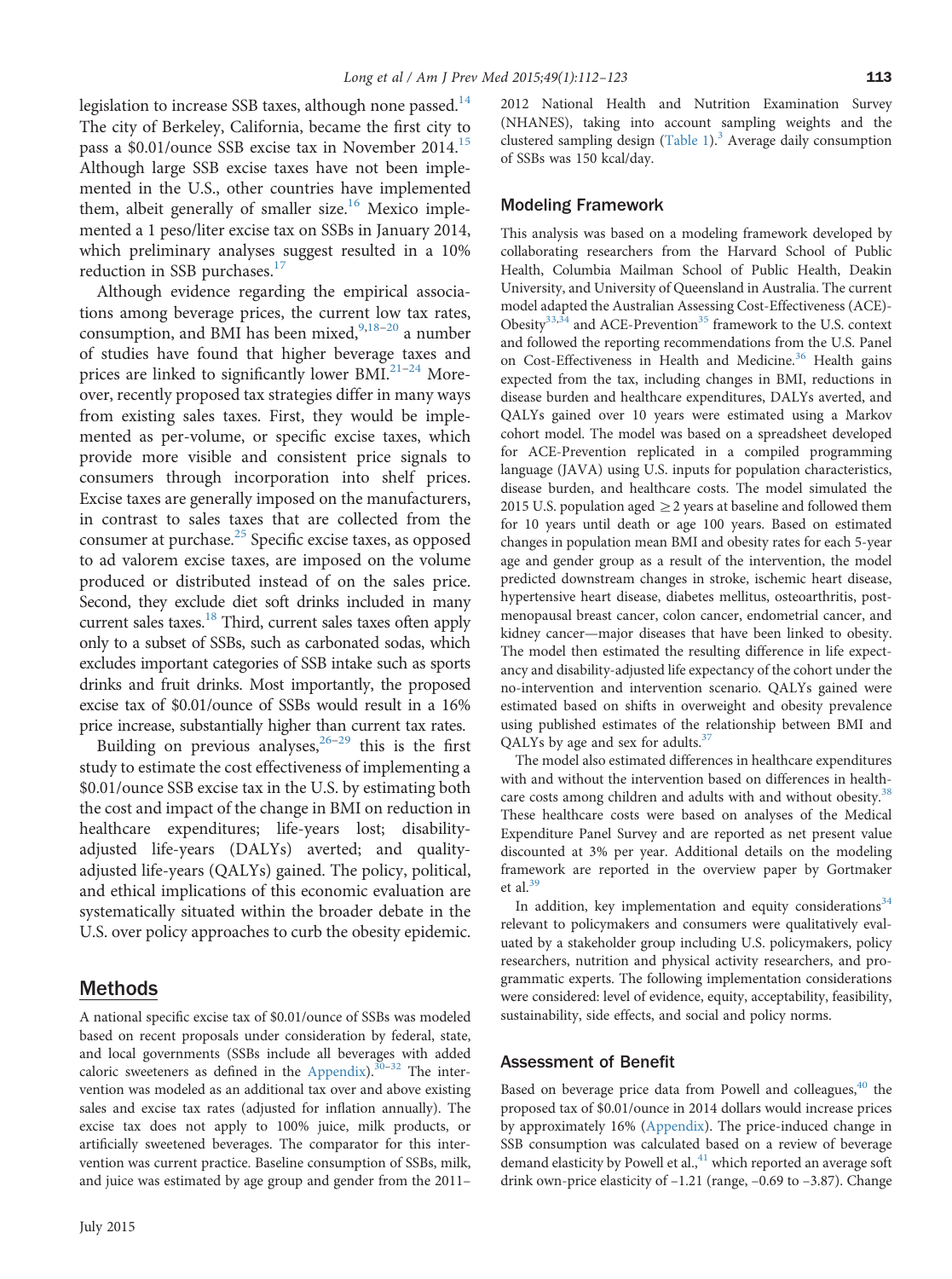<span id="page-2-0"></span>

|  |  |  | Table 1. U.S. Beverage Consumption (kcal/day) and Expected Changes From an SSB Excise Tax |  |  |  |  |  |  |  |  |
|--|--|--|-------------------------------------------------------------------------------------------|--|--|--|--|--|--|--|--|
|--|--|--|-------------------------------------------------------------------------------------------|--|--|--|--|--|--|--|--|

|                | 2011-2012 beverage<br>consumption (kcal/day) |             |       |            |             | <b>Expected change in consumption</b><br>(kcal/day) in response to SSB excise tax <sup>a</sup> |            |                |                |                       |            |              |                |                       |
|----------------|----------------------------------------------|-------------|-------|------------|-------------|------------------------------------------------------------------------------------------------|------------|----------------|----------------|-----------------------|------------|--------------|----------------|-----------------------|
|                | <b>Male</b><br><b>Female</b>                 |             |       |            | <b>Male</b> |                                                                                                |            | <b>Female</b>  |                |                       |            |              |                |                       |
| Age<br>(years) | <b>SSB</b>                                   | <b>Milk</b> | Juice | <b>SSB</b> | <b>Milk</b> | Juice                                                                                          | <b>SSB</b> | <b>Milk</b>    | Juice          | <b>Net</b><br>changeb | <b>SSB</b> | <b>Milk</b>  | Juice          | <b>Net</b><br>changeb |
| $2 - 4$        | 58                                           | 231         | 89    | 66         | 191         | 64                                                                                             | $-11$      | 6              | 10             | 4                     | $-13$      | 5            | $\overline{7}$ | $-1$                  |
| $5 - 9$        | 136                                          | 194         | 51    | 104        | 152         | 38                                                                                             | $-27$      | 5              | 6              | $-16$                 | $-21$      | 4            | $\overline{4}$ | $-13$                 |
| $10 - 14$      | 188                                          | 170         | 29    | 149        | 123         | 30                                                                                             | $-37$      | $\overline{4}$ | 3              | $-30$                 | $-30$      | 3            | 3              | $-23$                 |
| $15 - 19$      | 266                                          | 150         | 53    | 197        | 75          | 35                                                                                             | $-53$      | 4              | 6              | $-43$                 | $-39$      | 2            | $\overline{4}$ | $-33$                 |
| $20 - 29$      | 273                                          | 59          | 36    | 182        | 45          | 36                                                                                             | $-54$      | $\mathbf 1$    | 4              | $-49$                 | $-36$      | $\mathbf{1}$ | $\overline{4}$ | $-31$                 |
| $30 - 39$      | 235                                          | 71          | 42    | 152        | 63          | 23                                                                                             | $-47$      | $\overline{2}$ | 5              | $-40$                 | $-30$      | 2            | 3              | $-26$                 |
| $40 - 49$      | 201                                          | 80          | 19    | 151        | 52          | 26                                                                                             | $-40$      | 2              | $\overline{2}$ | $-36$                 | $-30$      | $\mathbf{1}$ | 3              | $-26$                 |
| $50 - 59$      | 160                                          | 79          | 39    | 95         | 48          | 19                                                                                             | $-32$      | $\overline{2}$ | 4              | $-25$                 | $-19$      | $\mathbf{1}$ | $\overline{2}$ | $-15$                 |
| $60 - 69$      | 106                                          | 84          | 51    | 59         | 56          | 20                                                                                             | $-21$      | 2              | 6              | $-13$                 | $-12$      | $\mathbf{1}$ | $\overline{2}$ | $-8$                  |
| $70 - 79$      | 74                                           | 75          | 31    | 65         | 77          | 29                                                                                             | $-15$      | 2              | 4              | $-9$                  | $-13$      | 2            | 3              | $-8$                  |
| $\geq 80$      | 68                                           | 89          | 38    | 29         | 92          | 37                                                                                             | $-14$      | $\overline{2}$ | 4              | $-7$                  | $-6$       | 2            | $\overline{4}$ | $\overline{1}$        |

a<br>Mean change from Scenario 3 in SSB, juice, milk, and total energy intake from model simulation based on NHANES 2011–2012 consumption data,16% SSB price increase resulting from excise tax, own-price elasticity for SSBs, and cross-price elasticities for milk and juice. Rows may not sum as a result of rounding. <sup>b</sup>Net change indicates change in total calorie intake from beverages per day.

NHANES, National Health and Nutrition Examination Survey; SSB, sugar-sweetened beverage.

in BMI from reducing SSB consumption in response to the estimated tax-induced price change was based on four large studies in adults<sup>[42](#page-10-0)-[45](#page-10-0)</sup> (0.21-0.57 BMI units/12-ounce serving), and a recent double-blind, placebo-controlled trial in youth $46$  (1.01) kg/8-ounce serving). Using observed change in BMI from reductions in SSB intake inclusive of all dietary and physical activity changes, these studies incorporated substitution for all other foods and beverages as well as any changes in physical activity. To account for the time lag in weight change following changes in energy balance,<sup>[47](#page-10-0)</sup> no benefits of BMI reduction were estimated during the first year of intervention. The benefits of the full effect of the intervention on BMI were modeled in Years 2–10. With sustained tax implementation over the 10-year period, the tax was assumed to result in sustained reductions in SSB intake and BMI at the population level. Additional detail on the logic model linking the tax to changes in BMI is in the [Appendix.](#page-11-0)

#### Costs of Intervention

The cost of implementing the proposed tax was estimated from a societal perspective (i.e., taking into account costs and benefits for all members of society) for the 2015–2025 period for the 2015 U.S. population using administrative data from two states operating soft drink excise taxes (West Virginia and Washington) ([Appendix](#page-11-0) [Table 5](#page-11-0)). The costs and labor associated with tax compliance by the beverage industry were assumed to be equal to the cost of administration reported by the government. We did not identify any literature on the cost of compliance with excise taxes. However, parallel evidence regarding costs of administration and

compliance with sales taxes, which are expected to be more expensive to administer than the SSB excise tax given the limited number of bottlers and distributors in each state, supports the assumption that costs of administration and compliance are equivalent. A 2006 study found that large retailers (similar to bottlers and distributors subject to the proposed excise tax) reported compliance costs for sales taxes equal to 1% of tax collected excluding credit card fees and unrecovered taxes.<sup>[48](#page-10-0)</sup> As a comparison, the California State Board of Equalization responsible for collecting sales taxes reported administrative costs of 0.95% of sales tax revenue in 2012–2013. $49$  Although tax revenues were not part of the economic analysis because they are transfer payments with no net impact on societal costs, $50$  expected annual revenue was calculated from the tax to inform the ongoing policy debate.

#### Cost-Effectiveness Analysis

Short-term cost effectiveness was estimated in terms of cost per BMI unit reduced over 2 years. We estimated cost per BMI based on the national cost of implementation over 2 years divided by either total BMI units reduced for the overall population or by only the effects in youth. BMI-related health benefits and healthcare cost reductions were also estimated over 10 years, with no benefits estimated during the first year of implementation. The incremental cost-effectiveness ratios were calculated by dividing the difference in net costs by the difference in net effectiveness, comparing the intervention with the control scenarios using cost per BMI unit reduced; cost per life-year (LY) saved; cost per DALY averted; and cost per QALY gained.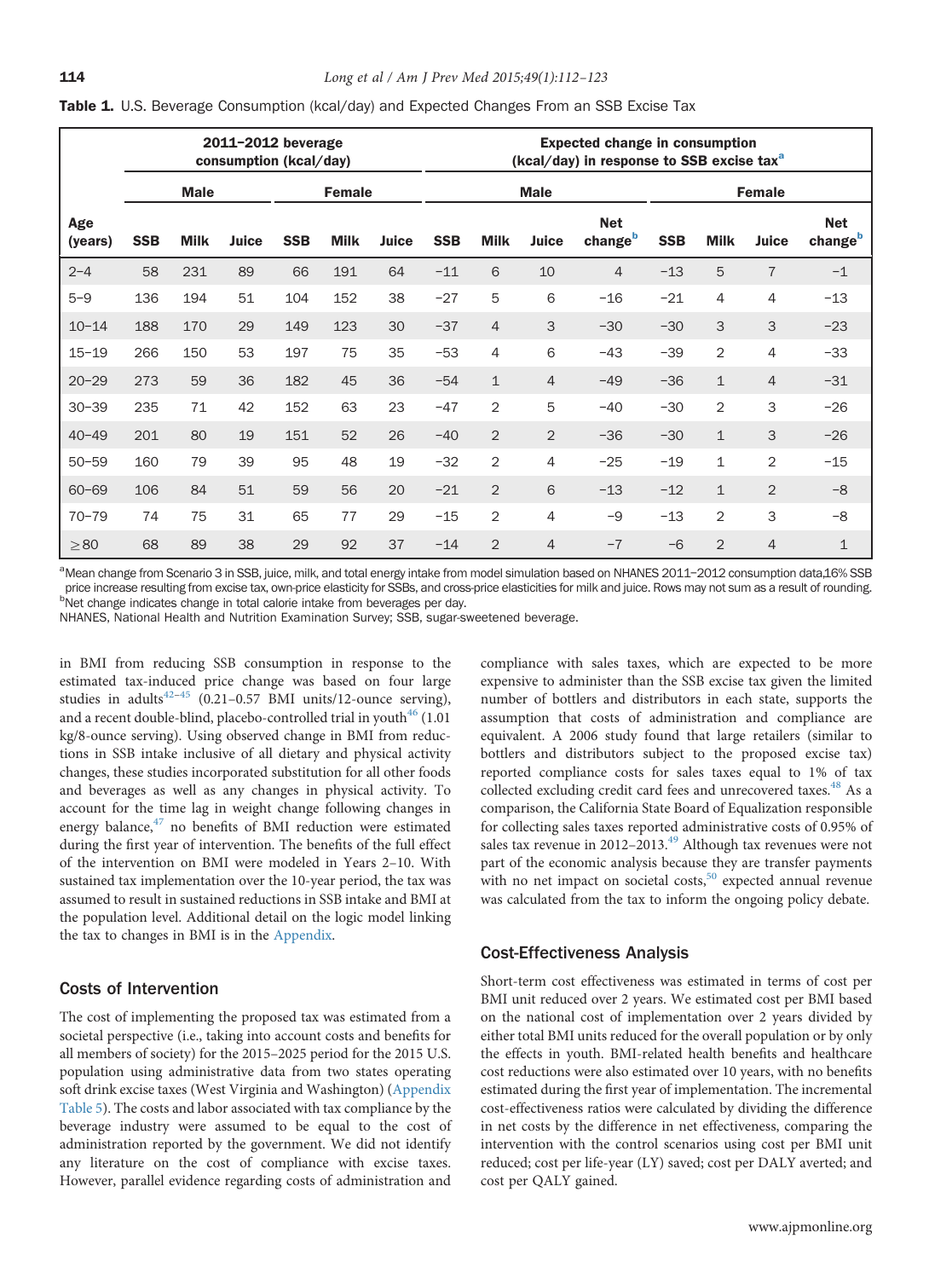| <b>Parameters</b>                                                                                    | <b>Mean</b><br>value              | 95%<br>uncertainty<br>interval                | <b>Sources and modeling parameters</b>                                                                                                                                                                                                                                                     |
|------------------------------------------------------------------------------------------------------|-----------------------------------|-----------------------------------------------|--------------------------------------------------------------------------------------------------------------------------------------------------------------------------------------------------------------------------------------------------------------------------------------------|
| Change in SSB consumption and BMI                                                                    |                                   |                                               |                                                                                                                                                                                                                                                                                            |
| Daily intake of SSB, juice, and milk                                                                 | <b>See</b><br>Appendix<br>Table 2 | See Appendix<br>Table 2 for SE of<br>the mean | Samples drawn from a normal distribution based on age-<br>and gender-specific mean and SE from NHANES 2011-<br>2012                                                                                                                                                                        |
| Own-price elasticity of demand for SSB                                                               | 1.22                              | (0.70, 2.63)                                  | Samples drawn from an exponential distribution<br>$(\beta=0.5251, \text{shift}=0.6892)$ fitted to absolute value of<br>weighted frequency of 12 estimates included in a review<br>by Powell et al. $^{41}$ with M=1.21 and range=0.69-3.87                                                 |
| $\Delta$ in SSB consumption (8 oz/day) to<br>$\Delta$ weight (kg) in youth (2-19 years of<br>age)    | 1.01                              | (0.48, 1.54)                                  | Samples drawn from a normal distribution ( $M = 1.01$ ,<br>SD=0.27) based on the mean and SE from an RCT by de<br>Ruyter et al. <sup>46</sup>                                                                                                                                              |
| $\Delta$ in SSB consumption (12 oz/day) to<br>$\Delta$ BMI in adults ( $>$ 19 years of age)          | 0.39                              | (0.22, 0.56)                                  | Samples drawn from a uniform distribution (min=0.21,<br>max=0.57) based on four studies $42-45$                                                                                                                                                                                            |
| Cost of implementing SSB excise tax                                                                  |                                   |                                               |                                                                                                                                                                                                                                                                                            |
| Government/industry administration<br>and compliance time costs per million<br>people per year (FTE) | 0.32                              | (0.10, 0.54)                                  | Samples drawn from a uniform distribution (min=0.09,<br>max=0.55) based on data from personal<br>communications with Washington and West Virginia<br>State Departments of Revenue; see Appendix for more<br>detail.                                                                        |
| Government/industry field audit<br>time costs per million people<br>per year (FTE)                   | 0.30                              | (0.24, 0.35)                                  | Samples drawn from a beta distribution (min=0.223,<br>most likely=0.297, max=0.371) based on an estimate<br>of field audit time $(\pm 25%)$ from a personal<br>communication with West Virginia State Department of<br>Revenue                                                             |
| Fied audit direct costs per million<br>people per year $(\$)$                                        | 9,170                             | (6,450, 11,900)                               | Samples drawn from a gamma distribution (5th<br>percentile=\$6,871; 50th percentile=\$9,161; 95th<br>percentile=\$11,460) based on an estimate of field audit<br>direct cost $(\pm 25%)$ from a personal communication with<br>West Virginia State Department of Revenue                   |
| Tax certification system operating<br>$costs$ per million people per year $(\$)$                     | 11,900                            | (8,360, 15,400)                               | Samples drawn from a gamma distribution (5th<br>percentile=\$8,899; 50th percentile=\$11,865; 95th<br>percentile $= $14,844$ ) based on an estimate of tax<br>certification operating costs $(\pm 25%)$ from a personal<br>communication with West Virginia State Department of<br>Revenue |
| Department of Revenue Officer salary<br>$(\$)$ (+56% non-salary benefits)                            | 89,500                            | N/A                                           | Mean annual salaries from the U.S. Bureau of Labor<br>Statistics 2013 salary for Occupation 13-2081: Tax<br>examiners, collectors, and revenue agents plus 56%<br>non-salary benefits                                                                                                      |
| Industry Auditor salary (\$) (+43% non-<br>salary benefits)                                          | 106,000                           | N/A                                           | Mean annual salaries from the U.S. Bureau of Labor<br>Statistics 2013 salary for Occupation 13-2011:<br>Accountants and auditors plus 43% non-salary benefits                                                                                                                              |

<sup>a</sup>95% uncertainty interval based on 10,000 simulations drawn from parameter-specific distributions.

FTE, full-time equivalent; NHANES, National Health and Nutrition Examination Survey; SSB, sugar-sweetened beverage.

#### Sensitivity Analyses

Probabilistic sensitivity analyses were conducted by simultaneously sampling all parameter values from predetermined distributions using Monte Carlo simulations (Table 2). Means and 95% uncertainty intervals (UIs) for BMI effects and implementation costs were reported based on 10,000 iterations of the model using @Risk, version 6. Impacts on healthcare cost savings, LYs, DALYs, and QALYs were estimated based on 1 million iterations of the model developed in a compiled programming language. Data were analyzed in 2014.

Model uncertainty was assessed by modifying the primary scenario with alternative logic pathways. In the primary scenario, BMI changes from reduced SSB consumption were modeled directly based on a review of the literature. In secondary and tertiary scenarios, expected BMI effects were estimated through change in total energy intake based on work by Hall and colleagues.[47,51](#page-10-0) In the secondary scenario, change in total energy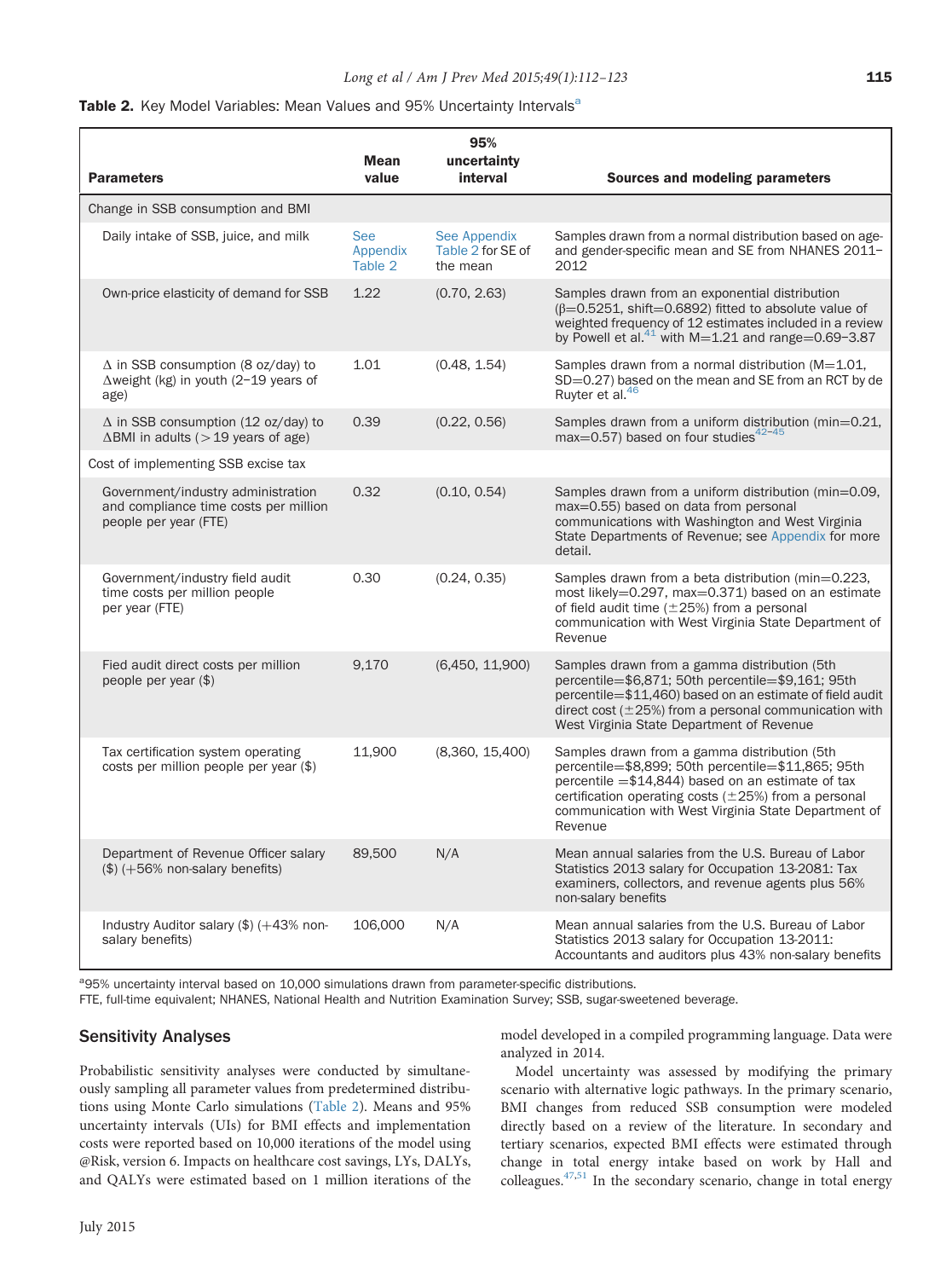intake from a reduction in SSB consumption was estimated based on crossover feeding trials and observational studies of diet and energy intake, which accounted for any substitution to other foods and beverages but did not incorporate changes in physical activity or longer-term substitution patterns captured in the primary scenario. In the tertiary scenario, changes in total energy intake were estimated based on cross-price elasticities for milk and juice identified in a recent review.<sup>[41](#page-10-0)</sup> This approach explicitly modeled potential substitution to other caloric beverages. Inputs for the two alternative scenarios are discussed in the [Appendix](#page-11-0).

Additional sensitivity analyses were conducted [\(Appendix\)](#page-11-0). The assumed tax "pass-through" rates varied from 50% to 150%, in which beverage companies may decide to raise the price of SSBs by less or more than the cost of the imposed tax. The lowest ownprice elasticity from the systematic review by Powell et al. $41$  was used (–0.69) to estimate the lower bound of predicted change in consumption. An alternative program cost assumption was tested based on previous tobacco excise tax implementation (3% of tax revenue). $52$ 

## Results

Implementing a national excise tax of \$0.01/ounce of SSBs was estimated to cause a  $20\%$  (95% UI=11%, 43%) reduction in baseline consumption. For men aged 20–29 years, the group with the highest consumption level, consumption of SSBs would decrease from 273 kcal/day to 219 kcal/day [\(Table 1\)](#page-2-0). At full effect, this change would reduce BMI by an average of  $0.08$  (95% UI=0.03, 0.20) among adults and  $0.16$  (95% UI=0.06, 0.37) among youth, and lead to an estimated 0.99% decrease in obesity prevalence among adults (obesity defined as BMI  $\geq$ 30) and a 1.38% decrease among youth (obesity defined as  $\geq$ 95th percentile of age- and sex-specific BMI).<sup>53,54</sup> The intervention would cost \$51 million the first year and \$430 million (95% UI=307 million, 552 million) over 10 years of implementation. Over the first 2 years, the intervention would cost \$3.16 (95% UI=\$1.24, \$8.14) per BMI unit reduced across the entire population, or \$8.54 (95% UI=\$3.33, \$24.2) per BMI unit reduced among youth, assuming full costs of implementation but only considering benefits in youth [\(Table 3\)](#page-5-0). $55$ 

Over the 2015–2025 period, for the 2015 U.S. population the intervention would save  $32,300$  (95% UI= 11,100, 80,100) LYs, avert 101,000 (95% UI=34,800, 249,000) DALYs, and lead to 871,000 (95% UI=342,000, 2,030,000) QALYs gained. The reductions in BMI would result in a mean estimated  $$23.6$  billion (95% UI= $$9.33$ ) billion, \$54.9 billion) reduction in total healthcare costs over 10 years for the 2015 cohort. For every dollar invested, the intervention would result in \$55.0 (95% UI=\$21.0, \$140.0) in healthcare cost savings. The intervention was "cost saving," as it would result in both savings in DALYs or increase in QALYs and reduction in total costs compared to current practice. The proposed intervention would remain cost saving across a wide range of input parameter values ([Table 4\)](#page-6-0). The tax was estimated to be cost saving across all scenarios beginning in Year 2.

Although not considered a benefit in our costeffectiveness analyses, from the government's perspective, the national excise tax would generate an estimated \$12.5 billion (95% UI $=$ \$8.92 billion, \$14.1 billion) in annual revenue in 2014 dollars, or \$12.48 billion net revenue.

A summary of stakeholder discussions regarding implementation and equity considerations is presented in [Table 5](#page-8-0). [57](#page-10-0)–[60](#page-10-0) The stakeholders placed significant weight on the potential of the intervention to shift public awareness and social and policy norms leading to healthier beverage intake. Stakeholders emphasized that the proposed intervention would also lead to substantial additional reductions in diabetes, heart disease, and dental disease not modeled in this study.<sup>[6,](#page-9-0)[61](#page-10-0)-[63](#page-11-0)</sup> However, the tax could lead to a backlash against public health intervention because of the current anti-tax sentiment in the U.S. $64$ 

# **Discussion**

This is the first cost-effectiveness analysis of an excise tax on SSBs as a tool for reducing BMI, healthcare costs, health burden, and excess mortality in the U.S. In the short term, the policy is estimated to be a low-cost strategy to achieve small but meaningful reductions in BMI in both adults and children. Implementing the proposed tax would likely be cost saving to address the obesity epidemic while also generating substantial revenue that could be used for health promotion.

Some researchers have argued that individuals could compensate for a tax by increasing consumption of other food and beverages, thus entirely offsetting the caloric benefit of reducing SSB intake.<sup>[18,20](#page-9-0)</sup> Conversely, another simulation study assumed that tax-induced reductions in SSB intake will not result in any caloric compensation.<sup>65</sup> The empirical association between SSB prices (included tax-driven price changes) and BMI supporting this argument is inconsistent. One repeated cross-sectional study estimated a significant 0.003 BMI unit reduction per 1% increase in soft drink tax rates, which would lead to an estimated reduction of 0.05 BMI units from a 16% tax, near the lower bound of the uncertainty interval in this study. $24$  In a repeated cross-sectional analysis, the same authors estimated non-significant BMI differences among adults and youth with a 1%-higher tax rate. $18,20$ Powell and colleagues<sup>[19](#page-9-0)</sup> found non-significant associations between state soda tax rates and overall youth BMI.

However, studies that used stronger designs incorporating within-person change-predicting-change analyses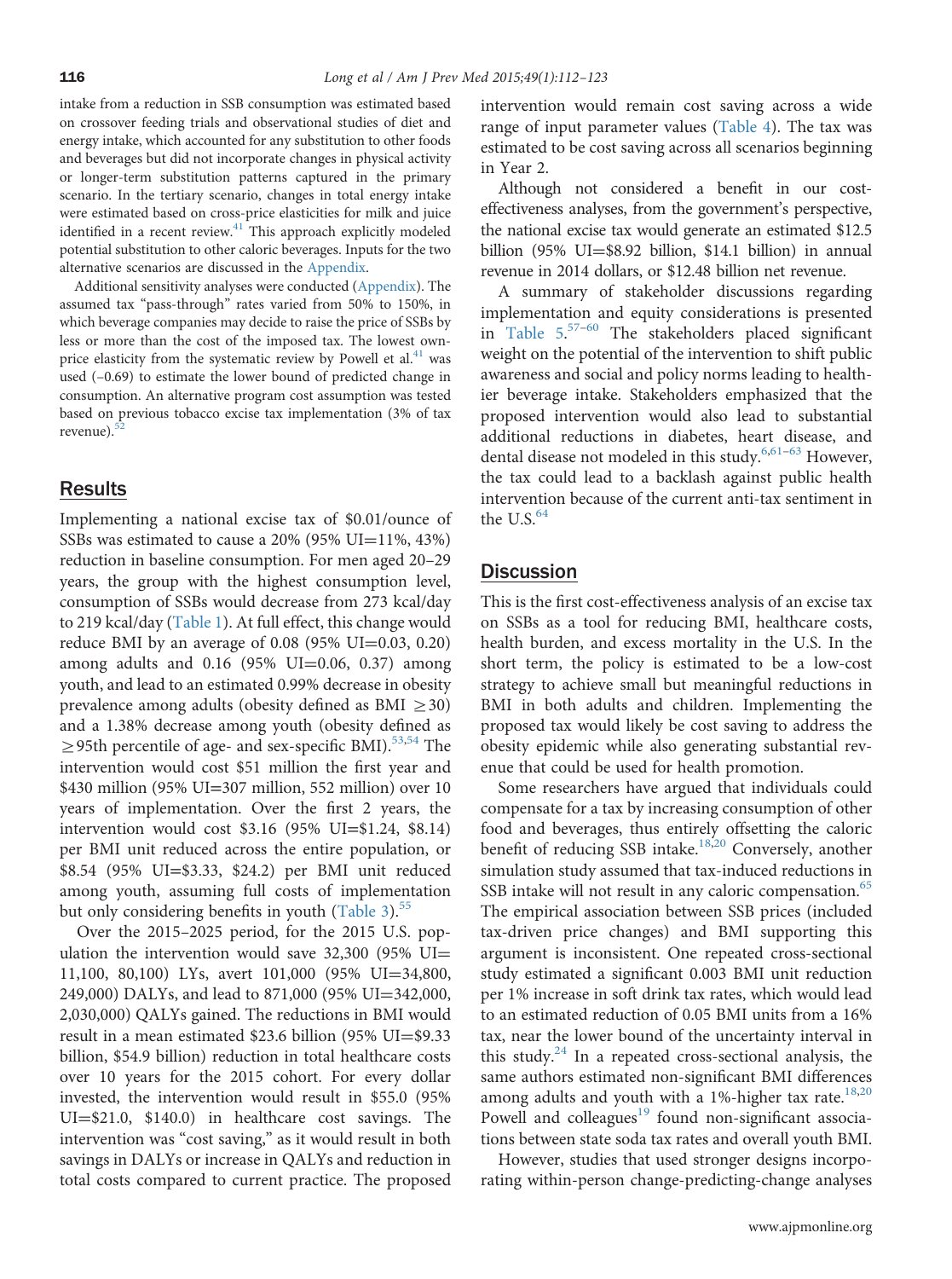<span id="page-5-0"></span>

| <b>Table 3.</b> Mean Cost-Effectiveness Results With 95% Uncertainty Intervals |  |
|--------------------------------------------------------------------------------|--|
|--------------------------------------------------------------------------------|--|

| Total population reached (millions)                                | 313                           |
|--------------------------------------------------------------------|-------------------------------|
| First-year intervention cost (\$ millions)                         | 51.0 (36.4, 65.5)             |
| Ten-year intervention cost (\$ millions)                           | 430 (307, 552)                |
| Annual revenue (\$ billions)                                       | 12.5 (8.92, 14.1)             |
| Short-term outcomes                                                |                               |
| Mean per capita BMI unit reduction for adults $>$ 19 years of age) | 0.08(0.03, 0.20)              |
| Mean per capita BMI unit reduction for youth 2-19 years of age     | 0.16(0.06, 0.37)              |
| Total BMI units reduced (millions)                                 | 31.7 (12.7, 74.3)             |
| Total BMI units reduced (millions) (youth only)                    | 11.7 (4.21, 27.7)             |
| Cost per BMI unit reduced <sup>a</sup> (\$) (overall)              | 3.16(1.24, 8.14)              |
| Cost per BMI unit reduced (\$) (youth only)                        | 8.54 (3.33, 24.2)             |
| Ten-year outcomes                                                  |                               |
| Total LYs saved (thousands)                                        | 32.3 (11.1, 80.1)             |
| Total DALYs <sup>b</sup> averted (thousands)                       | 101 (34.8, 249)               |
| Total QALYs <sup>b</sup> gained (thousands)                        | 871 (342, 2,030)              |
| Healthcare costs <sup>c</sup> (\$ billions)                        | $-23.6$ ( $-54.9$ , $-9.33$ ) |
| Net costs <sup>d</sup> (\$ billions)                               | $-23.2$ ( $-54.5, -8.88$ )    |
| Healthcare cost savings per $$$ intervention cost $$)$             | 55.0 (21.0, 140)              |
| Net cost per LY saved <sup>e</sup> (\$)                            | Cost-saving <sup>f</sup>      |
| Net cost per DALY averted <sup>e</sup> $(\$)$                      | Cost-saving                   |
| Net cost per QALY gained <sup>e</sup> $(\$)$                       | Cost-savingf                  |

<sup>a</sup>Cost per BMI unit reduced based on 2 years of cost of implementation and total BMI reduction for all ages in the 2015 cohort or for youth only.

**DALYs averted and QALYs increased due to the proposed intervention are calculated as the difference** in the simulated disability-adjusted years of life lived over 10 years in the intervention cohort compared to the baseline cohort of the U.S. population ( $>1$  year of age) in 2015.

<sup>c</sup>The reduction in health care costs refers to the simulated difference in ten-year healthcare costs due to the intervention for a baseline cohort of the U.S. population in 2015. Healthcare costs and health effects are estimated annually and are reported as present value in July 2014 dollars discounted at 3% annually.

<sup>d</sup>Net costs include total implementation costs and healthcare cost savings over 10 years.

eValues are calculated as the ratio of mean incremental costs over LYs saved, DALYs averted, and QALs increased in the intervention scenario compared to the no-intervention scenario, with the mean and 95% uncertainty intervals reported from 10,000 iterations of the @Risk BMI simulation model and one million iterations of the BMI-to-DALY/QALY simulation.

Interventions are considered "Cost-saving," and summary statistics are not calculated when they result in both a cost savings and a reduction in DALYs or an increase in QALYs.<sup>5</sup>

\$, 2014 U.S. dollars; DALYs, disability-adjusted life-years; QALYs, quality-adjusted life-years; LY, life-years.

have found significant associations between higher soft drink prices and lower weight in youth and adults.<sup>22</sup> One study found that a 10% price increase for carbonated beverages led to a 0.42% decrease in average child's BMI.<sup>23</sup> This corresponds to a 0.13 BMI unit reduction given a modeled 16% price increase, which is very similar to the 0.16 change estimated in this study.

Regarding the potential magnitude of compensatory consumption, a double-blind, placebo-controlled randomized

The proposed tax is estimated to generate \$12.5 billion/year in tax revenue in 2015, similar to the \$13.3 billion estimated in another analysis using industry sales data from  $2008<sub>1</sub><sup>68</sup>$  $2008<sub>1</sub><sup>68</sup>$  $2008<sub>1</sub><sup>68</sup>$  and the analysis from the Congressional Budget Office, which calculated that a federal excise tax of \$0.03/12 ounces of SSBs would generate \$4.7 billion in 2010.<sup>69</sup> Arguments against an SSB tax, frequently made by groups supported by the beverage industry, focus on the potential regressive effect of the

trial by de Ruyter et al.<sup>[46](#page-10-0)</sup> provides strong evidence for some, but far from complete, compensation. Randomization to consume 104 kcal/day of SSBs resulted in a 1-kg greater weight gain after 18 months, approximately 70% of what might be expected over this time period among children aged 8 years if there was no compensation. $51$ These results suggesting small compensatory effects are consistent with two other randomized trials in youth that replaced SSBs with free non-caloric beverages.<sup>66,67</sup> Estimates of the impact of a change in SSB intake on weight from change-in-change studies among adults used in the present analysis found evidence of greater compensation. Mozaffarian and colleagues $43$ found that each additional serving of SSBs was associated with a 1.32-pound greater weight gain over 4 years, less than 10% of what would be expected if there was no compensation.<sup>[43,47](#page-10-0)</sup> At the other end of the range modeled in this study, Chen et al. $^{42}$  $^{42}$  $^{42}$  found that each additional serving of SSBs was associated with a 3.6 pound greater weight gain, about 40% of what would be expected with no compensation. So, although we agree that individuals will compensate in part for changes in SSB intake resulting from increased relative SSB prices, and explicitly incorporate compensation into our model, the best evidence does not suggest complete compensation.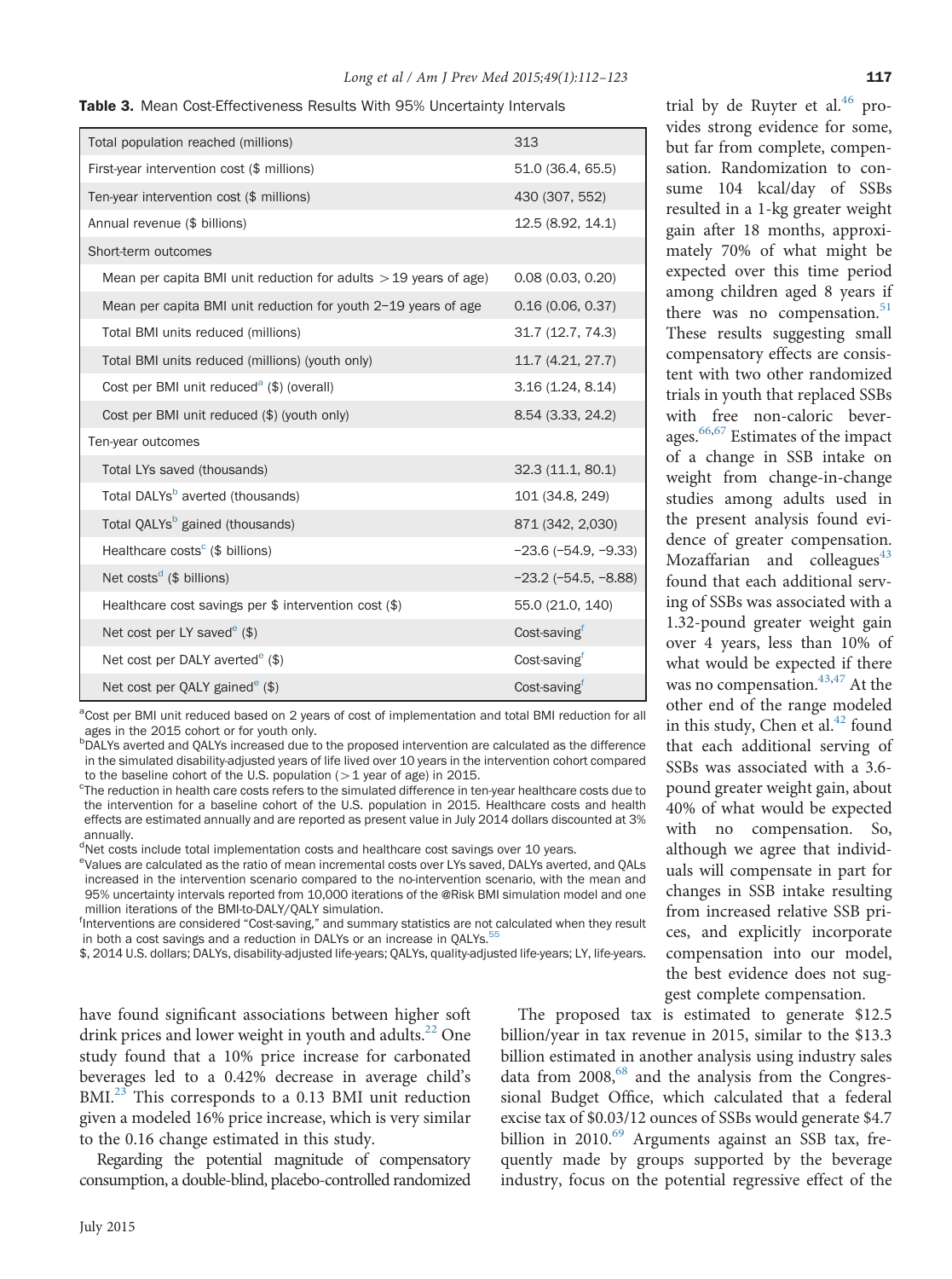<span id="page-6-0"></span>

|                                                                        | <b>Secondary scenario:</b><br>impact on BMI based<br>on TEI studies | <b>Tertiary scenario:</b><br>impact on BMI<br>based on beverage<br>substitution | Costs as 3% of<br>annual tax revenue | 50% tax pass-<br>through rate <sup>a</sup> | 150% tax pass-<br>through rate <sup>a</sup> | <b>Lowest identified</b><br>own-price elasticity |                                               |
|------------------------------------------------------------------------|---------------------------------------------------------------------|---------------------------------------------------------------------------------|--------------------------------------|--------------------------------------------|---------------------------------------------|--------------------------------------------------|-----------------------------------------------|
| Total population reached<br>(millions)                                 | 313                                                                 | 313                                                                             | 313                                  | 313                                        | 313                                         | 313                                              |                                               |
| First-year intervention cost<br>$$$ millions)                          | 51.0 (36.4, 65.5)                                                   | 51.0 (36.4, 65.5)                                                               | 375 (268, 422)                       | 51.0 (36.4, 65.5)                          | 51.0 (36.4, 65.5)                           | 51.0 (36.4, 65.5)                                |                                               |
| Ten-year intervention cost<br>(\$ millions)                            | 430 (307, 552)                                                      | 430 (307, 552)                                                                  | 3,170 (2,250, 3,560)                 | 430 (307, 552)                             | 430 (307, 552)                              | 430 (307, 552)                                   |                                               |
| Short-term outcomes                                                    |                                                                     |                                                                                 |                                      |                                            |                                             |                                                  |                                               |
| Mean per capita BMI unit<br>reduction for adults $>19$<br>years of age | 0.38(0.18, 0.84)                                                    | 0.35(0.15, 0.83)                                                                | 0.08(0.03, 0.20)                     | 0.04(0.02, 0.10)                           | 0.13(0.05, 0.30)                            | 0.05(0.03, 0.07)                                 | Long et al / Am J Prev Med 2015;49(1):112-123 |
| Mean per capita BMI unit<br>reduction for youth 2-19<br>years of age   | 0.62(0.30, 1.40)                                                    | 0.27(0.06, 0.73)                                                                | 0.16(0.06, 0.37)                     | 0.08(0.03, 0.19)                           | 0.24(0.09, 0.56)                            | 0.09(0.04, 0.14)                                 |                                               |
| <b>Total BMI units reduced</b><br>(millions)                           | 135 (66.1, 302)                                                     | 102 (41.7, 250)                                                                 | 31.7 (12.7, 74.3)                    | 15.8 (6.37, 37.2)                          | 47.5 (19.1, 111)                            | 18.0 (9.97, 26.0)                                |                                               |
| Cost per BMI unit reduced <sup>b</sup><br>(3)                          | 0.74(0.30, 1.64)                                                    | 0.98(0.37, 2.55)                                                                | 23.3 (7.2, 63.1)                     | 6.31(2.48, 16.3)                           | 2.10 (0.83, 5.42)                           | 5.56 (3.23, 10.74)                               |                                               |
| Ten-year outcomes                                                      |                                                                     |                                                                                 |                                      |                                            |                                             |                                                  |                                               |
| <b>Total LYs saved</b><br>(thousands)                                  | 126 (54.4, 290)                                                     | 114 (32.2, 317)                                                                 | 32.3 (11.1, 80.1)                    | 16.2 (5.55, 40.2)                          | 48.3 (16.6, 120)                            | 18.4 (8.45, 31.6)                                |                                               |
| Total DALYs averted <sup>c</sup><br>(thousands)                        | 393 (172, 895)                                                      | 401 (127, 1,060)                                                                | 101 (34.8, 249)                      | 50.5 (17.4, 125)                           | 151 (52.2, 372)                             | 57.2 (26.6, 97.9)                                |                                               |
| Total QALYs gained <sup>c</sup><br>(thousands)                         | 2,160 (1,050, 4,770)                                                | 1,890 (834, 4,530)                                                              | 871 (342, 2,030)                     | 438 (171, 1,020)                           | 1,300 (513, 3,020)                          | 496 (281, 716)                                   |                                               |
| Healthcare costs <sup>d</sup><br>(\$ billions)                         | $-57.1(-127, -27.8)$                                                | $-47.5$ $(-116, -19.5)$                                                         | $-23.6$ ( $-54.9$ , $-9.33$ )        | $-11.9(-27.7, -4.67)$                      | $-35.3$ $(-81.7, -14.0)$                    | $-13.5 (-19.4, -7.61)$                           |                                               |
| Net costs <sup>e</sup> ( $$$ billions)                                 | $-56.7$ $(-126, -27.3)$                                             | $-47.0$ ( $-116$ , $-19.1$ )                                                    | $-20.5$ ( $-52.6$ , $-5.86$ )        | $-11.4 (-27.3, -4.23)$                     | $-34.9(-81.3,-13.5)$                        | $-13.0$ $(-19.0, -7.19)$                         |                                               |
| Healthcare cost savings<br>per $$$ intervention cost $$)$              | 133 (59.6, 319)                                                     | 110 (42.6, 294)                                                                 | 7.46 (2.69, 23.8)                    | 27.6 (10.5, 70.4)                          | 82.1 (31.4, 208)                            | 31.3(16.1, 54.5)                                 |                                               |
|                                                                        |                                                                     |                                                                                 |                                      |                                            |                                             | (continued on next page)                         |                                               |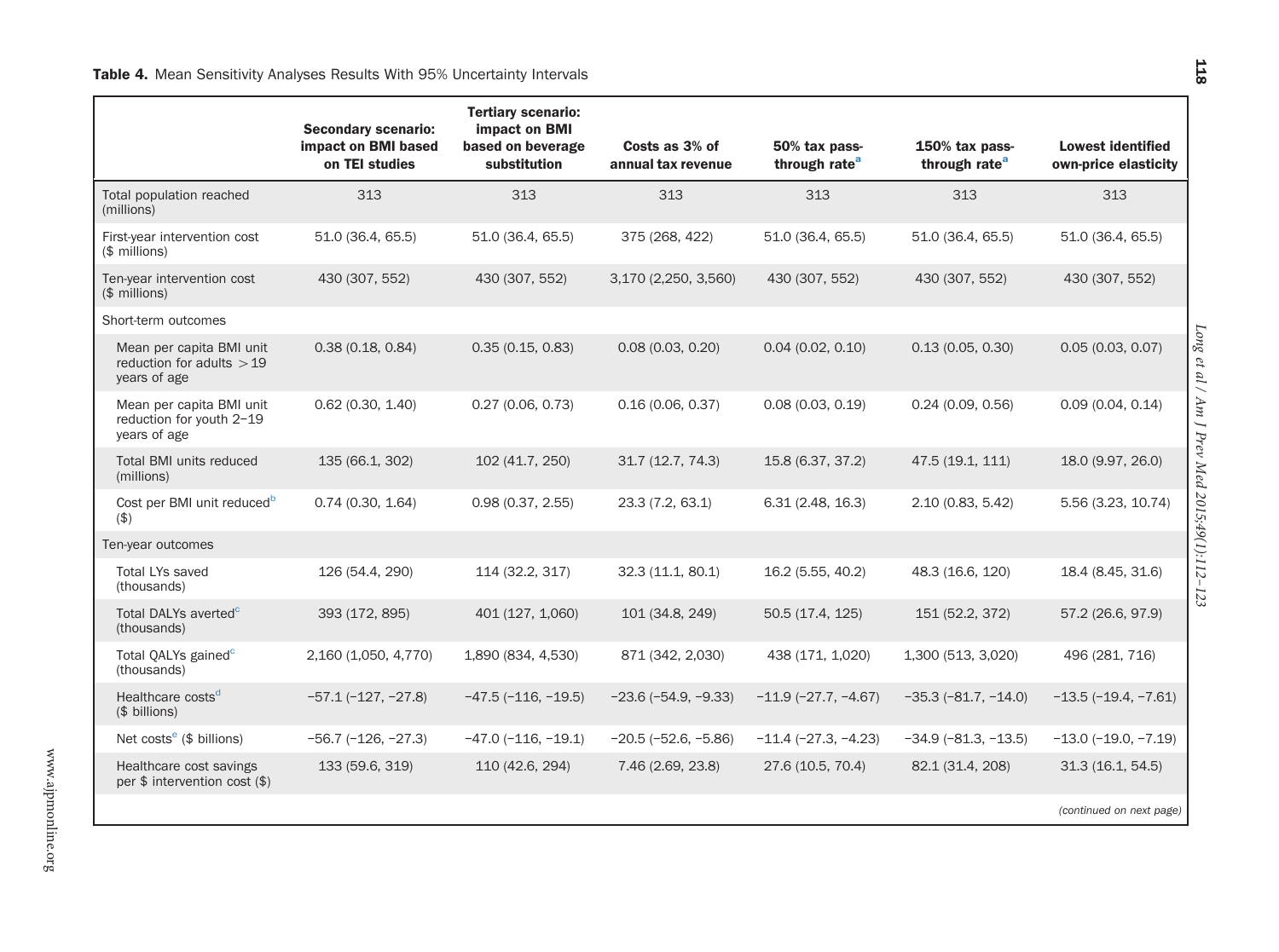<span id="page-7-0"></span>

| Table 4. Mean Sensitivity Analyses Results With 95%              |                                                             | Uncertainty Intervals (continued)                                                      |                                                                                     |                                            |                                                |                                           |
|------------------------------------------------------------------|-------------------------------------------------------------|----------------------------------------------------------------------------------------|-------------------------------------------------------------------------------------|--------------------------------------------|------------------------------------------------|-------------------------------------------|
|                                                                  | mpact on BMI based<br>Secondary scenario:<br>on TEI studies | based on beverage<br><b>Tertiary scenario:</b><br><b>Impact on BMI</b><br>substitution | annual tax revenue<br>Costs as $3\%$ of                                             | 50% tax pass-<br>through rate <sup>a</sup> | $150\%$ tax pass-<br>through rate <sup>a</sup> | own-price elasticity<br>Lowest identified |
| Net cost per LY saved (\$)                                       | Cost-saving                                                 | Cost-saving                                                                            | Cost-saving                                                                         | Cost-saving                                | Cost-saving                                    | Cost-saving                               |
| Net cost per DALY averted (\$)                                   | Cost-saving                                                 | Cost-saving                                                                            | Cost-saving                                                                         | Cost-saving                                | Cost-saving                                    | Cost-saving                               |
| Net cost per QALY gained (\$)                                    | Cost-saving                                                 | Cost-saving                                                                            | Cost-saving                                                                         | Cost-saving                                | Cost-saving                                    | Cost-saving                               |
| Pass-through rates refer to the proportion of the total value of |                                                             |                                                                                        | the imposed excise tax incorporated into the price paid by consumers. <sup>56</sup> |                                            |                                                |                                           |

n assumbugin accs rener or the proportion of the coding the interpretentation and total BMI reduction for all ages in the 2015 cohort.<br>"Cost per BMI unit reduced based on 2 years of cost of implementation and total BMI red bCost per BMI unit reduced based on 2 years of cost of implementation and total BMI reduction for all ages in the 2015 cohort.

"DALYs averted and QALYs gained due to the proposed intervention are calculated as the difference in the simulated health-adjusted years of life lived in the intervention cohort over 10 years compared cDALYs averted and QALYs gained due to the proposed intervention are calculated as the difference in the simulated health-adjusted years of life lived in the intervention cohort over 10 years compared to the baseline cohort of the United States population  $>$  1 year of age in 2015.  $>$  1 year of age in 2015. to the baseline cohort of the United States population

<sup>d</sup>The reduction in health care costs refers to the simulated difference in 10-year healthcare costs are healthcare costs and healthcare costs and healthcare costs and health <sup>d</sup>The reduction in health care costs refers to the simulated difference in 10-year healthcare costs due to the intervention for a baseline cohort of the U.S. population in 2015. Healthcare costs and health effects are estimated annually and are reported as present value in July 2014 dollars discounted at 3% annually. effects are estimated annually and are reported as present value in July 2014 dollars discounted at 3% annually.

55 fInterventions are considered "Cost-saving," and summary statistics are not calculated when they result in both a cost savings and a reduction in DALYs or an gain in QALYs.[55](#page-10-0) gain in QALYS. not calculated when they result in both a cost savings and a reduction in DALYs or an 'Ínterventions are considered "Cost-saving," and summary statistics are not calculated when they result ir<br>DALYs, disability-adjusted life-years; Dollars, July 2014 U.S. dollars; LYs, life-years; TEI, total energy intake DALYs, disability-adjusted life-years; Dollars, July 2014 U.S. dollars; LYs, life-years; TEI, total energy intake. Net costs include total implementation costs and healthcare cost savings over 10 years. eNet costs include total implementation costs and healthcare cost savings over 10 years.

Long et al / Am J Prev Med 2015;49(1):112-123 119

tax.<sup>[64,70](#page-11-0)</sup> Though several studies have estimated a lower price elasticity and potentially higher relative tax burden among low-income households,  $\frac{71,72}{7}$  empirical research indicates that SSB taxes pose a greater health benefit to children who are already overweight, African American children, and children living in low-income households, $^{21}$  thereby reducing disparities in obesity. Nevertheless, the impact of the proposed intervention was not evaluated by race/ethnicity, income level, or weight status.

Previous industry-sponsored studies have highlighted the potential loss of jobs to industry as a result of excise taxes on  $SSBs.$ <sup>27</sup> In a recent analysis, Powell and colleagues $^{73}$  $^{73}$  $^{73}$  found that although implementing SSB taxes in California and Illinois would lead to job losses in the beverage industry, SSB taxes would lead to a slight increase in overall employment as a result of offsetting employment increases in non-beverage industry and government. Given the success of beverage industry marketing efforts to date, it is likely that a shift in marketing expenditures toward products not subject to the proposed excise tax on SSBs would counteract the projected impact on beverage industry revenue and employment.

It could be argued that a reduction in SSB consumption as a result of the proposed SSB tax would reduce consumer surplus as a result of the lost pleasure gained from drinking SSBs and that this cost should be included in the present analysis. Recent cost–benefit analyses conducted by the U.S. Food and Drug Administration reduced the expected societal benefits of public health policies by half as a result of lost consumer surplus.<sup>[74,75](#page-11-0)</sup> We do not believe that current consumer decisions regarding SSB intake meet the assumptions underlying a potential lost consumer surplus analysis of perfectly rational decision makers operating with full information, accurate foresight, and stable time preferences.<sup>[76,77](#page-11-0)</sup> Most importantly, given the emerging evidence linking SSB intake to a range of negative health outcomes, it is unlikely that consumers are making fully informed decisions about the risks of SSB intake. This is particularly true for children and adolescents who are repeatedly exposed to emotionally based SSB advertisements and may become addicted to caffeine and sugar in SSBs before they are capable of fully understanding the long-term risks of SSB consumption.<sup>[78](#page-11-0)</sup>

Our analysis highlights the importance of several key uncertainties. Although this model's estimate of the relationship between SSB intake and BMI is based on a double-blind, placebo-controlled trial in youth and four large observational studies in adults, there is a need for additional RCTs and evaluations of environmental interventions. It is also possible that the relationship between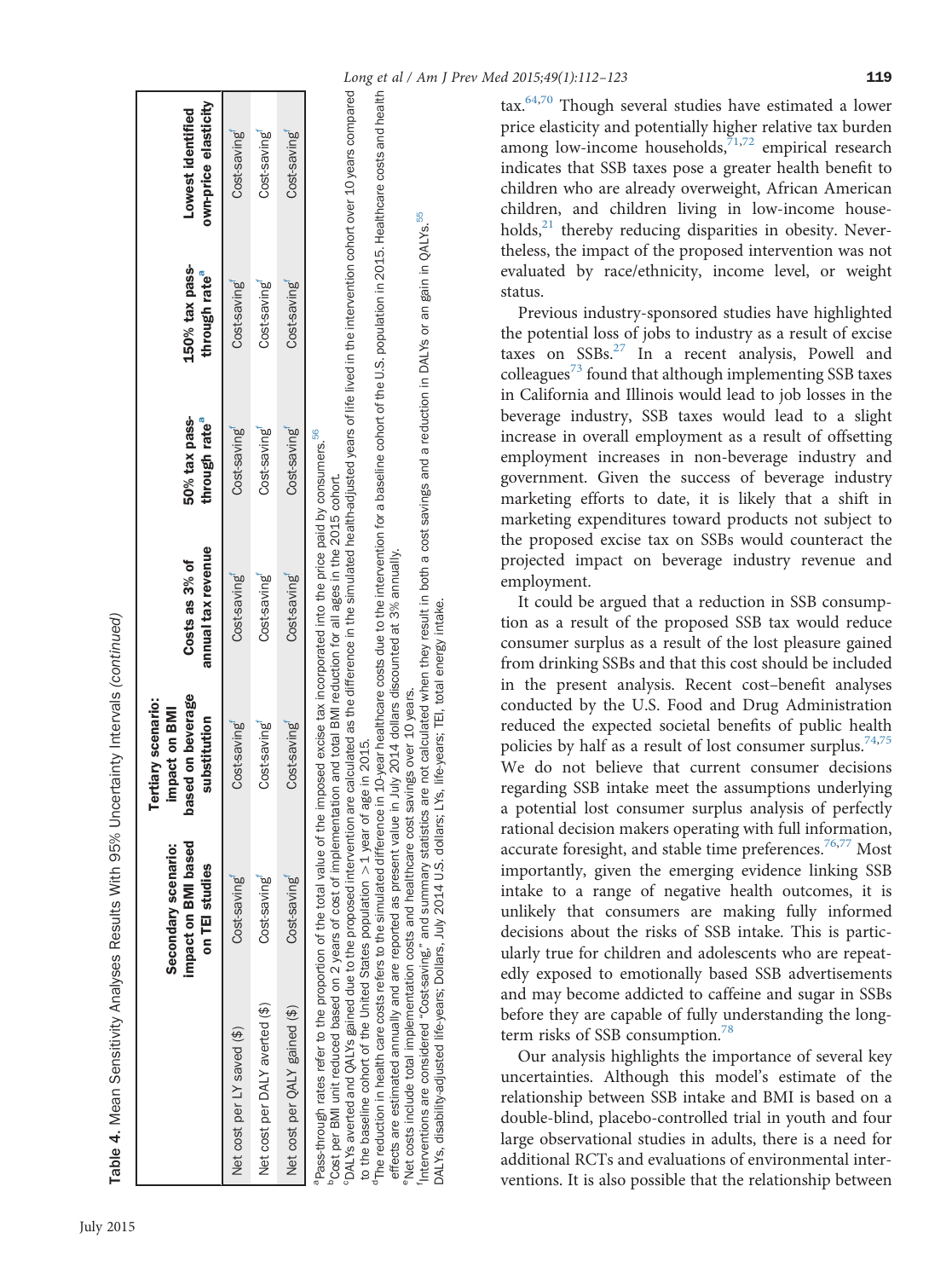<span id="page-8-0"></span>

|  | <b>Table 5.</b> Implementation and Equity Considerations |  |  |
|--|----------------------------------------------------------|--|--|
|--|----------------------------------------------------------|--|--|

| Level of<br>evidence                                                                                                  | <b>Equity</b>                                                              | <b>Acceptability to</b><br>stakeholders                                                                   | <b>Feasibility</b>                                                                                         | <b>Sustainability</b>                                                                              | Side effects                                                                                                               | <b>Social and policy</b><br>norms                                                                                                                    |
|-----------------------------------------------------------------------------------------------------------------------|----------------------------------------------------------------------------|-----------------------------------------------------------------------------------------------------------|------------------------------------------------------------------------------------------------------------|----------------------------------------------------------------------------------------------------|----------------------------------------------------------------------------------------------------------------------------|------------------------------------------------------------------------------------------------------------------------------------------------------|
| Strong evidence<br>for change in<br>BMI/weight from<br>change in sugar-<br>sweetened<br>beverage (SSB)<br>consumption | Some<br>concerns<br>regarding<br>regressive<br>nature of tax               | Opposition from<br>beverage<br>industry<br>spending $> $4$<br>billion/year on<br>marketing <sup>57</sup>  | <b>Beverage</b><br>excise<br>taxes<br>currently<br>applied at<br>state level<br>with limited<br>difficulty | Likely to be<br>sustainable if<br>implemented<br>based on<br>history of<br>tobacco excise<br>taxes | Positive:<br>Reduction in<br>diabetes, dental<br>caries, and<br>improved bone<br>health in<br>addition to<br>impact on BMI | Substantial<br>potential for shift in<br>social norms based<br>on evidence from<br>tobacco control tax<br>and regulatory<br>efforts <sup>58,60</sup> |
| Strong evidence<br>of price elasticity<br>of demand from a<br>systematic<br>review                                    | Substantial<br>health<br>benefits<br>accrue to<br>low-income<br>consumers  | Public support for<br>tax mixed, but<br>increases with<br>earmar-<br>king for<br>prevention <sup>59</sup> |                                                                                                            |                                                                                                    | Revenue can be<br>earmarked<br>toward obesity<br>prevention                                                                |                                                                                                                                                      |
| Parallel evidence<br>from tobacco<br>excise tax history                                                               | Progressive<br>use of<br>earmarking<br>counteracts<br>regressive<br>tax    | Mixed<br>policymaker<br>response<br>because of<br>opposition to<br>taxes and need<br>for revenue          |                                                                                                            |                                                                                                    |                                                                                                                            |                                                                                                                                                      |
| Decision Point:<br>Sufficient<br>evidence of<br>effectiveness                                                         | Concerns<br>outweighed<br>by revenue<br>earmarking<br>and health<br>impact | Marginally<br>acceptable to<br>public and some<br>policy makers but<br>opposed by<br>industry             | Feasible                                                                                                   | Sustainable if<br>implemented                                                                      | Substantial<br>benefits, limited<br>concerns                                                                               | Strong potential<br>benefit                                                                                                                          |

Note: Political considerations: Although the intervention is cost saving and would likely have a large societal impact, increasing taxes in the current political environment against strong industry opposition remains a challenge in many localities.

changes in SSB intake and BMI from the trials in youth and observational data in adults may not generalize to tax-induced changes in SSB intake in a free-living population. To address uncertainty in this relationship, we conducted sensitivity analyses using both short-term energy intake studies and econometric analyses of beverage demand systems, the latter of which more closely approximates price-induced changes in total energy intake from beverages. The results of these analyses are consistent with our primary scenario.

As with all similar simulation models, the model results represent the best estimate of a potential effect in the absence of stronger direct evidence. For some model variables there is limited evidence to estimate the effect of the tax, such as predicting the effective price increase resulting from the tax and whether consumers would respond to the tax by shifting to larger container sizes or lower-priced generic SSB brands. However, given that the proposed specific excise tax is per volume rather than cost, it should not encourage a shift to cheaper store brands and to larger serving sizes, as a sales tax would likely initiate. In fact, the relative tax-induced price increase will likely be greater for store brands and for larger containers than the average increase included in this model.

Despite these limitations, this analysis provides a conservative estimate of the potential benefits of the intervention. The model relies on BMI-mediated health effects and healthcare costs and does not incorporate additional expected reductions from reduced SSB intake in metabolic diseases, cardiovascular risk factors, dental caries, or bone fractures.  $6,61-63$  $6,61-63$  $6,61-63$  $6,61-63$  In a previous analysis, Wang et al.<sup>[29](#page-10-0)</sup> estimated that, independent of its effect on BMI, a \$0.01/ounce SSB tax would reduce diabetes incidence by 2.6% among adults aged 25–64 years. The reduction in diabetes incidence independent of weight loss accounted for more than half of the total healthcare cost savings in that analysis. The model in this study also excludes potential health gains from earmarking tax revenues to health promotion. Previous tobacco control efforts demonstrate the potential impact of earmarking SSB tax revenue to obesity prevention: CDC reported in 2007 that almost 90% of funding for state and local tobacco prevention programs came from excise taxes and tobacco settlement funds.<sup>79</sup> Perhaps most importantly, the model does not incorporate indirect costs of obesity due to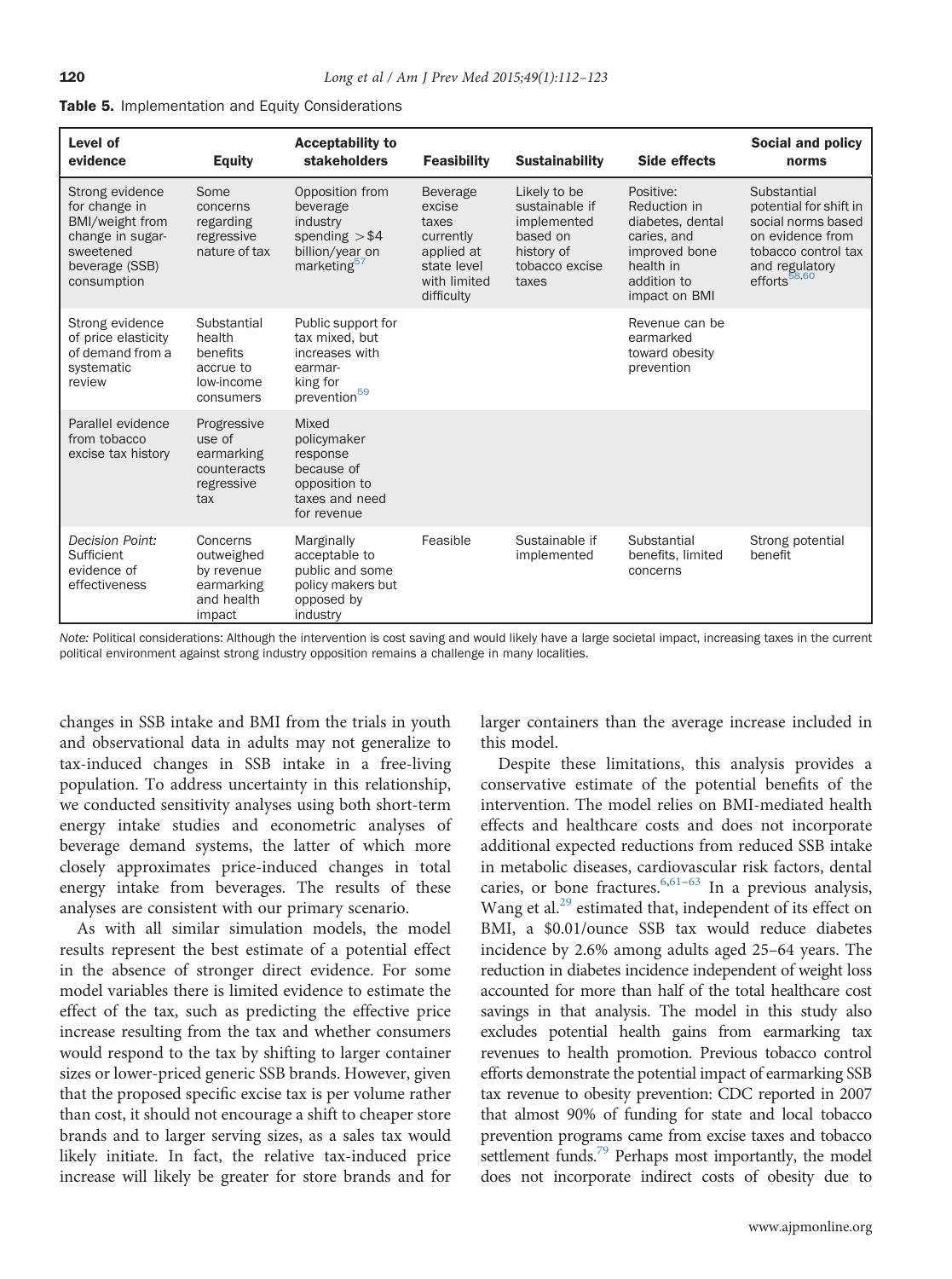<span id="page-9-0"></span>reduced productivity, increased absenteeism, disability, and early retirement or mortality, which means that the societal savings from the intervention are likely to be substantially underestimated. $80,81$  $80,81$  $80,81$  Although the societal savings of the proposed policy are potentially large, the policy may reduce profits in the beverage industry if they are not able to increase sales among unsweetened alternatives.

## **Conclusions**

In the short term, the proposed SSB tax policy would likely reduce excess weight among both youth and adults while increasing potential revenue for health promotion. Over 10 years, the policy would likely reduce healthcare expenditures and increase healthy life expectancy. Implementing the tax could also serve as a powerful social signal to reduce sugar consumption through additional individual behavioral and policy changes. This paper provides important new information to policymakers and the public regarding the substantial savings in both human health and government expenditures that could be achieved by the proposed tax on SSBs.

This work was supported in part by grants from the Robert Wood Johnson Foundation (No. 66284), Donald and Sue Pritzker Nutrition and Fitness Initiative, JPB Foundation, and is a product of a Prevention Research Center supported by Cooperative Agreement U48/DP001946 from CDC, including the Nutrition and Obesity Policy Research and Evaluation Network. Carter, Moodie, Sacks, and Swinburn are researchers within a National Health and Medical Research Council funded Centre for Research Excellence in Obesity Policy and Food Systems (Grant No. 1041020). The findings and conclusions in this report are those of the author(s) and do not necessarily represent the official position of CDC. The authors would like to thank the members of the Stakeholder Group for their contribution to the project.

No financial disclosures were reported by the authors of this paper.

# References

- 1. Nielsen SJ, Popkin BM. Changes in beverage intake between 1977 and 2001. Am J Prev Med. 2004;27(3):205–210. [http://dx.doi.org/10.1016/](http://dx.doi.org/10.1016/j.amepre.2004.05.005) [j.amepre.2004.05.005.](http://dx.doi.org/10.1016/j.amepre.2004.05.005)
- 2. [Wang YC, Bleich SN, Gortmaker SL. Increasing caloric contribution](http://refhub.elsevier.com/S0749-3797(15)00096-3/sbref2) [from sugar-sweetened beverages and 100% fruit juices among U.S.](http://refhub.elsevier.com/S0749-3797(15)00096-3/sbref2) [children and adolescents, 1988-2004.](http://refhub.elsevier.com/S0749-3797(15)00096-3/sbref2) Pediatrics. 2008;121(6):e1604– [e1614.](http://refhub.elsevier.com/S0749-3797(15)00096-3/sbref2)
- 3. Bleich SN, Wang YC, Wang Y, Gortmaker SL. Increasing consumption of sugar-sweetened beverages among U.S. adults: 1988-1994 to 1999- 2004. Am J Clin Nutr. 2009;89(1):372–381. [http://dx.doi.org/10.3945/](http://dx.doi.org/10.3945/ajcn.2008.26883) [ajcn.2008.26883.](http://dx.doi.org/10.3945/ajcn.2008.26883)
- 4. Kit BK, Fakhouri TH, Park S, Nielsen SJ, Ogden CL. Trends in sugarsweetened beverage consumption among youth and adults in the

United States: 1999-2010. Am J Clin Nutr. 2013;98(1):180–188. [http://dx.](http://dx.doi.org/10.3945/ajcn.112.057943) [doi.org/10.3945/ajcn.112.057943.](http://dx.doi.org/10.3945/ajcn.112.057943)

- 5. Malik VS, Popkin BM, Bray GA, Despres JP, Hu FB. Sugar-sweetened beverages, obesity, type 2 diabetes mellitus, and cardiovascular disease risk. Circulation. 2010;121(11):1356–1364. [http://dx.doi.org/10.1161/](http://dx.doi.org/10.1161/CIRCULATIONAHA.109.876185) [CIRCULATIONAHA.109.876185](http://dx.doi.org/10.1161/CIRCULATIONAHA.109.876185).
- 6. Chen L, Caballero B, Mitchell DC, et al. Reducing consumption of sugar-sweetened beverages is associated with reduced blood pressure: a prospective study among United States adults. Circulation. 2010;121 (22):2398–2406. [http://dx.doi.org/10.1161/CIRCULATIONAHA.109.](http://dx.doi.org/10.1161/CIRCULATIONAHA.109.911164) [911164](http://dx.doi.org/10.1161/CIRCULATIONAHA.109.911164).
- 7. U.S. Department of Agriculture. [U.S. DHHS. Dietary Guidelines for](http://refhub.elsevier.com/S0749-3797(15)00096-3/sbref7) Americans, 2010[. Washington, DC: U.S. Government Printing Of](http://refhub.elsevier.com/S0749-3797(15)00096-3/sbref7)fice, 2010.
- 8. Andreyeva T, Long MW, Brownell KD. The impact of food prices on consumption: a systematic review of research on the price elasticity of demand for food. Am J Public Health. 2010;100(2):216–222. <http://dx.doi.org/10.2105/AJPH.2008.151415>.
- 9. [Chaloupka FJ, Powell LM, Chriqui JF.](http://refhub.elsevier.com/S0749-3797(15)00096-3/sbref9) Sugar-Sweetened Beverage Taxes [and Public Health: A Research Brief](http://refhub.elsevier.com/S0749-3797(15)00096-3/sbref9). Minneapolis, MN: Robert Wood [Johnson Foundation, Healthy Eating Research, 2009.](http://refhub.elsevier.com/S0749-3797(15)00096-3/sbref9)
- 10. Wagenaar AC, Salois MJ, Komro KA. Effects of beverage alcohol price and tax levels on drinking: a meta-analysis of 1003 estimates from 112 studies. Addiction. 2009;104(2):179–190. [http://dx.doi.org/10.1111/](http://dx.doi.org/10.1111/j.1360-0443.2008.02438.x) [j.1360-0443.2008.02438.x.](http://dx.doi.org/10.1111/j.1360-0443.2008.02438.x)
- 11. Brownell KD, Farley T, Willett WC, et al. The public health and economic benefits of taxing sugar-sweetened beverages. N Engl J Med. 2009;361(16):1599–1605. <http://dx.doi.org/10.1056/NEJMhpr0905723>.
- 12. IOM. [Local Government Actions to Prevent Childhood Obesity](http://refhub.elsevier.com/S0749-3797(15)00096-3/sbref12). [Washington, DC: National Academy of Science, 2009.](http://refhub.elsevier.com/S0749-3797(15)00096-3/sbref12)
- 13. [Chriqui JF, Eidson SS, Chaloupka FJ.](http://refhub.elsevier.com/S0749-3797(15)00096-3/sbref13) State Sales Taxes on Regular Soda [\(as of January 2014\)-BTG Fact Sheet](http://refhub.elsevier.com/S0749-3797(15)00096-3/sbref13). Chicago, IL: Bridging the Gap [Program, Health Policy Center, Institute for Health Research and](http://refhub.elsevier.com/S0749-3797(15)00096-3/sbref13) [Policy, University of Illinois at Chicago, 2014.](http://refhub.elsevier.com/S0749-3797(15)00096-3/sbref13)
- 14. Rudd Center for Food Policy and Obesity. 2013 SSB Tax Legislation: 9 States and 1 City With Excise, 2 With Sales, and 1 With Both. New Haven, CT: Rudd Center for Food Policy & Obesity, 2014. [www.](www.yaleruddcenter.org/resources/upload/docs/what/policy/SSBtaxes/SSB_Sales_and_Excise_Tax_Legislation_2013/SSB_Sales_and_Excise_Tax_Legislation_20140623.htm) [yaleruddcenter.org/resources/upload/docs/what/policy/SSBtaxes/](www.yaleruddcenter.org/resources/upload/docs/what/policy/SSBtaxes/SSB_Sales_and_Excise_Tax_Legislation_2013/SSB_Sales_and_Excise_Tax_Legislation_20140623.htm) [SSB\\_Sales\\_and\\_Excise\\_Tax\\_Legislation\\_2013/SSB\\_Sales\\_and\\_Excise\\_](www.yaleruddcenter.org/resources/upload/docs/what/policy/SSBtaxes/SSB_Sales_and_Excise_Tax_Legislation_2013/SSB_Sales_and_Excise_Tax_Legislation_20140623.htm) [Tax\\_Legislation\\_20140623.htm](www.yaleruddcenter.org/resources/upload/docs/what/policy/SSBtaxes/SSB_Sales_and_Excise_Tax_Legislation_2013/SSB_Sales_and_Excise_Tax_Legislation_20140623.htm).
- 15. [Lochner T. Berkeley becomes nation](http://refhub.elsevier.com/S0749-3797(15)00096-3/sbref15)'s first to pass soda tax; S.F. tax fails. Oakland Tribune[. November 5, 2014 Sect. State and Regional News.](http://refhub.elsevier.com/S0749-3797(15)00096-3/sbref15)
- 16. Mytton OT, Clarke D, Rayner M. Taxing unhealthy food and drinks to improve health. BMJ. 2012;344:e2931. [http://dx.doi.org/10.1136/bmj.](http://dx.doi.org/10.1136/bmj.e2931) [e2931](http://dx.doi.org/10.1136/bmj.e2931).
- 17. [Preliminary results of the effects of tax in mexico on sugar-sweetened](http://refhub.elsevier.com/S0749-3797(15)00096-3/sbref17) [beverages. Cuernavaca, Mexico: Instituto Nacional de Salud Publica,](http://refhub.elsevier.com/S0749-3797(15)00096-3/sbref17) [2014.](http://refhub.elsevier.com/S0749-3797(15)00096-3/sbref17)
- 18. Fletcher JM, Frisvold DE, Tefft N. The effects of soft drink taxes on child and adolescent consumption and weight outcomes. J Public Econ. 2010;94:967–974. [http://dx.doi.org/10.1016/j.jpubeco.2010.09.005.](http://dx.doi.org/10.1016/j.jpubeco.2010.09.&!QJ;005)
- 19. Powell LM, Chriqui J, Chaloupka FJ. Associations between state-level soda taxes and adolescent body mass index. J Adolesc Health. 2009; 45(3 suppl):S57–S63. <http://dx.doi.org/10.1016/j.jadohealth.2009.03.003>.
- 20. Fletcher JM, Frisvold DE, Tefft N. Non-linear effects of soda taxes on consumption and weight outcomes. Health Econ. 201[4http://dx.doi.](http://dx.doi.org/10.1002/hec.3045) [org/10.1002/hec.3045.](http://dx.doi.org/10.1002/hec.3045)
- 21. Sturm R, Powell LM, Chriqui JF, Chaloupka FJ. Soda taxes, soft drink consumption, and children's body mass index. Health Aff (Millwood). 2010;29(5):1052–1058. <http://dx.doi.org/10.1377/hlthaff.2009.0061>.
- 22. Duffey KJ, Gordon-Larsen P, Shikany JM, Guilkey D, Jacobs Jr, Popkin BM. Food price and diet and health outcomes: 20 years of the CARDIA Study. Arch Intern Med. 2010;170(5):420–426. [http://dx.doi.org/](http://dx.doi.org/10.1001/archinternmed.2009.545) [10.1001/archinternmed.2009.545](http://dx.doi.org/10.1001/archinternmed.2009.545).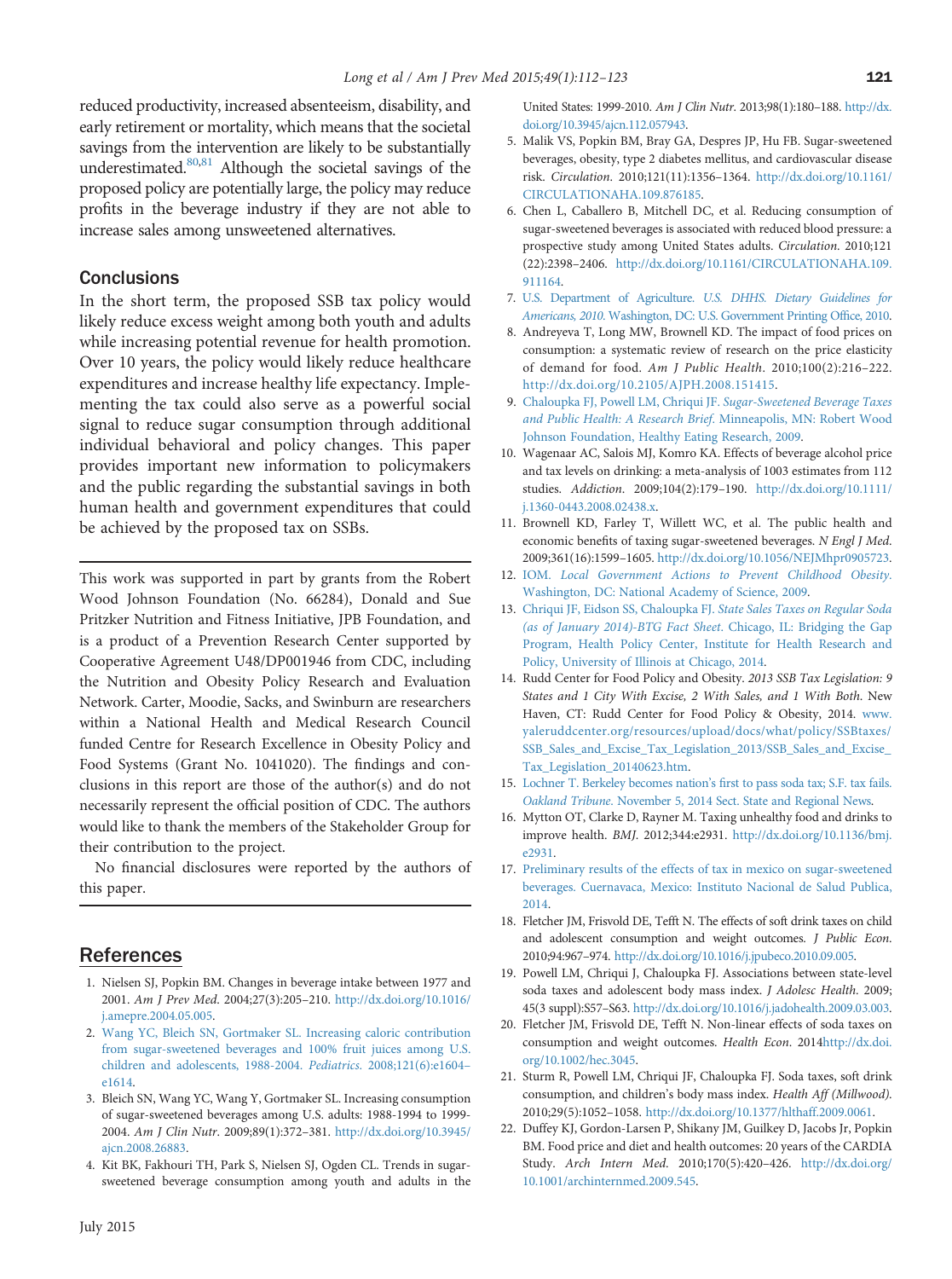- <span id="page-10-0"></span>23. Wendt M, Todd JE. [The Effect of Food and Beverage Prices on](http://refhub.elsevier.com/S0749-3797(15)00096-3/sbref23) Children's Weight[. Washington, DC: U.S. Department of Agriculture,](http://refhub.elsevier.com/S0749-3797(15)00096-3/sbref23) [Econonomic Research Service, 2011 ERR-118 Contract No.: 118.](http://refhub.elsevier.com/S0749-3797(15)00096-3/sbref23)
- 24. [Fletcher JM, Frisvold D, Tefft N. Can soft drink taxes reduce](http://refhub.elsevier.com/S0749-3797(15)00096-3/sbref24) population weight? [Contemp Econ Policy](http://refhub.elsevier.com/S0749-3797(15)00096-3/sbref24). 2010;28(1):23–25.
- 25. WHO. WHO Technical Manual on Tobacco Tax Administration. Geneva: WHO, 2010. [http://whqlibdoc.who.int/publications/2010/](http://whqlibdoc.who.int/publications/2010/9789241563994_eng.pdf) [9789241563994\\_eng.pdf.](http://whqlibdoc.who.int/publications/2010/9789241563994_eng.pdf)
- 26. Finkelstein EA, Zhen C, Bilger M, Nonnemaker J, Farooqui AM, Todd JE. Implications of a sugar-sweetened beverage (SSB) tax when substitutions to non-beverage items are considered. J Health Econ. 2013;32(1):219–239. <http://dx.doi.org/10.1016/j.jhealeco.2012.10.005>.
- 27. Hahn R. [The Potential Economic Impact of a U.S. Excise Tax on Selected](http://refhub.elsevier.com/S0749-3797(15)00096-3/sbref27) [Beverages: A Report to the American Beverage Association](http://refhub.elsevier.com/S0749-3797(15)00096-3/sbref27). Washing[ton, DC: Georgetown University, Center for Business and Public](http://refhub.elsevier.com/S0749-3797(15)00096-3/sbref27) [Policy, 2009.](http://refhub.elsevier.com/S0749-3797(15)00096-3/sbref27)
- 28. Lin BH, Smith TA, Lee JY, Hall KD. Measuring weight outcomes for obesity intervention strategies: the case of a sugar-sweetened beverage tax. Econ Hum Biol. 2011;9(4):329–341. [http://dx.doi.org/10.1016/](http://dx.doi.org/10.1016/j.ehb.2011.08.007) [j.ehb.2011.08.007](http://dx.doi.org/10.1016/j.ehb.2011.08.007).
- 29. Wang YC, Coxson P, Shen YM, Goldman L, Bibbins-Domingo K. A penny-per-ounce tax on sugar-sweetened beverages would cut health and cost burdens of diabetes. Health Aff (Millwood). 2012;31(1):199– 207. <http://dx.doi.org/10.1377/hlthaff.2011.0410>.
- 30. Pear R. [Tax proposals draw critics in talks on](http://refhub.elsevier.com/S0749-3797(15)00096-3/sbref30) financing health insurance. New York Times[, May 20, 2009 Sect. A.](http://refhub.elsevier.com/S0749-3797(15)00096-3/sbref30)
- 31. Hakim D, Confessore N. [Paterson seeks huge cuts and \\$1 billion in taxes](http://refhub.elsevier.com/S0749-3797(15)00096-3/sbref31) and fees. New York Times[, January 20, 2010 Sect. A.](http://refhub.elsevier.com/S0749-3797(15)00096-3/sbref31)
- 32. Leonhardt D. [The battle over taxing soda](http://refhub.elsevier.com/S0749-3797(15)00096-3/sbref32). New York Times, May 19, [2010:Sect. B.](http://refhub.elsevier.com/S0749-3797(15)00096-3/sbref32)
- 33. Haby MM, Vos T, Carter R, et al. A new approach to assessing the health benefit from obesity interventions in children and adolescents: the assessing cost-effectiveness in obesity project. Int J Obes (Lond). 2006;30(10):1463–1475. <http://dx.doi.org/10.1038/sj.ijo.0803469>.
- 34. Carter R, Moodie M, Markwick A, et al. Assessing Cost-Effectiveness in Obesity (ACE-Obesity): an overview of the ACE approach, economic methods and cost results. BMC Public Health. 2009;9:419. [http://dx.](http://dx.doi.org/10.1186/1471-2458-9-419) [doi.org/10.1186/1471-2458-9-419](http://dx.doi.org/10.1186/1471-2458-9-419).
- 35. [Vos T, Carter R, Barendregt J, et al.](http://refhub.elsevier.com/S0749-3797(15)00096-3/sbref35) Assessing Cost-Effectiveness in [Prevention \(ACE-Prevention\): Final Report](http://refhub.elsevier.com/S0749-3797(15)00096-3/sbref35). Brisbane: University of [Queensland and Deakin University, 2010.](http://refhub.elsevier.com/S0749-3797(15)00096-3/sbref35)
- 36. Siegel JE, Weinstein MC, Russell LB, Gold MR. Recommendations for reporting cost-effectiveness analyses. Panel on Cost-Effectiveness in Health and Medicine. JAMA. 1996;276(16):1339–1341. [http://dx.doi.](http://dx.doi.org/10.1001/jama.1996.03540160061034) [org/10.1001/jama.1996.03540160061034](http://dx.doi.org/10.1001/jama.1996.03540160061034).
- 37. Muennig P, Lubetkin E, Jia H, Franks P. Gender and the burden of disease attributable to obesity. Am J Public Health. 2006;96(9):1662– 1668. <http://dx.doi.org/10.2105/AJPH.2005.068874>.
- 38. Finkelstein EA, Trogdon JG. Public health interventions for addressing childhood overweight: analysis of the business case. Am J Public Health. 2008;98(3):411–415. [http://dx.doi.org/10.2105/AJPH.2007.114991.](http://dx.doi.org/10.2105/AJPH.2007.114991)
- 39. [Gortmaker SL, Long MW, Resch SC, et al. Cost-effectiveness of](http://refhub.elsevier.com/S0749-3797(15)00096-3/sbref39) [childhood obesity interventions: evidence and methods for CHOICES.](http://refhub.elsevier.com/S0749-3797(15)00096-3/sbref39) Am J Prev Med[. 2015;49\(1\):102](http://refhub.elsevier.com/S0749-3797(15)00096-3/sbref39)–111.
- 40. Powell LM, Isgor Z, Rimkus L, Chaloupka FJ. Sugar-Sweetened Beverage Prices: Estimates From a National Sample of Food Outlets. Chicago, IL: Bridging the Gap Program, Health Policy Center, Institute for Health Research and Policy, University of Illinois at Chicago, 2014. [www.bridgingthegapresearch.org/\\_asset/ww9rpz/btg\\_SSB\\_price\\_](www.bridgingthegapresearch.org/_asset/ww9rpz/btg_SSB_price_brief_FINAL_Jan_2014.pdf) [brief\\_FINAL\\_Jan\\_2014.pdf](www.bridgingthegapresearch.org/_asset/ww9rpz/btg_SSB_price_brief_FINAL_Jan_2014.pdf).
- 41. Powell LM, Chriqui JF, Khan T, Wada R, Chaloupka FJ. Assessing the potential effectiveness of food and beverage taxes and subsidies for improving public health: a systematic review of prices, demand and body weight outcomes. Obes Rev. 2013;14(2):110–128. [http://dx.doi.](http://dx.doi.org/10.1111/obr.12002) [org/10.1111/obr.12002](http://dx.doi.org/10.1111/obr.12002).
- 42. Chen L, Appel LJ, Loria C, et al. Reduction in consumption of sugarsweetened beverages is associated with weight loss: the PREMIER trial. Am J Clin Nutr. 2009;89(5):1299–1306. [http://dx.doi.org/10.3945/](http://dx.doi.org/10.3945/ajcn.2008.27240) [ajcn.2008.27240](http://dx.doi.org/10.3945/ajcn.2008.27240).
- 43. Mozaffarian D, Hao T, Rimm EB, Willett WC, Hu FB. Changes in diet and lifestyle and long-term weight gain in women and men. N Engl J Med. 2011;364(25):2392–2404. <http://dx.doi.org/10.1056/NEJMoa1014296>.
- 44. Palmer JR, Boggs DA, Krishnan S, Hu FB, Singer M, Rosenberg L. Sugar-sweetened beverages and incidence of type 2 diabetes mellitus in African American women. Arch Intern Med. 2008;168(14):1487–1492. <http://dx.doi.org/10.1001/archinte.168.14.1487>.
- 45. Schulze MB, Manson JE, Ludwig DS, et al. Sugar-sweetened beverages, weight gain, and incidence of type 2 diabetes in young and middle-aged women. JAMA. 2004;292(8):927–934. [http://dx.doi.org/10.1001/jama.292.8.927.](http://dx.doi.org/10.1001/jama.292.8.927)
- 46. de Ruyter JC, Olthof MR, Seidell JC, Katan MB. A trial of sugar-free or sugar-sweetened beverages and body weight in children. N Engl J Med. 2012;367(15):1397–1406. [http://dx.doi.org/10.1056/NEJMoa1203034.](http://dx.doi.org/10.1056/NEJMoa1203034)
- 47. Hall KD, Sacks G, Chandramohan D, et al. Quantification of the effect of energy imbalance on bodyweight. Lancet. 2011;378(9793):826–837. [http://dx.doi.org/10.1016/S0140-6736\(11\)60812-X.](http://dx.doi.org/10.1016/S0140-6736(11)60812-X)
- 48. Retail sales tax compliance costs: a national estimate. Washington, DC: PricewaterhouseCoopers LLP, 2006. [www.netchoice.org/wp-content/](www.netchoice.org/wp-content/uploads/cost-of-collection-study-sstp.pdf) [uploads/cost-of-collection-study-sstp.pdf.](www.netchoice.org/wp-content/uploads/cost-of-collection-study-sstp.pdf)
- 49. Annual Report FY 2012-2013. Sacramento, CA: California State Board of Equalization, 2014. [www.boe.ca.gov/annual/2012-13/stats.html.](www.boe.ca.gov/annual/2012-13/stats.html)
- 50. [Cost-effectiveness in Health and Medicine. In: Gold MR, Siegel JE, Russell](http://refhub.elsevier.com/S0749-3797(15)00096-3/sbref50) [LB, Weinstein MC, eds. New York: Oxford University Press, 1996.](http://refhub.elsevier.com/S0749-3797(15)00096-3/sbref50)
- 51. Hall KD, Butte NF, Swinburn BA, Chow CC. Dynamics of childhood growth and obesity: development and validation of a quantitative mathematical model. Lancet Diabetes Endocrinol. 2013;1(2):97–105. [http://dx.doi.org/10.1016/S2213-8587\(13\)70051-2.](http://dx.doi.org/10.1016/S2213-8587(13)70051-2)
- 52. [Orzechowski W, Walker RC.](http://refhub.elsevier.com/S0749-3797(15)00096-3/sbref52) The Tax Burden on Tobacco. Arlington, [VA: Orzechowski and Walker, 2009.](http://refhub.elsevier.com/S0749-3797(15)00096-3/sbref52)
- 53. CDC. Defining Overweight and Obesity. Atlanta, GA: CDC, 2012. [www.](www.cdc.gov/obesity/adult/defining.html) [cdc.gov/obesity/adult/de](www.cdc.gov/obesity/adult/defining.html)fining.html.
- 54. CDC. Basics About Childhood Obesity. Atlanta, GA: CDC, 2012. [www.](www.cdc.gov/obesity/childhood/basics.html) [cdc.gov/obesity/childhood/basics.html.](www.cdc.gov/obesity/childhood/basics.html)
- 55. [Drummond M, Scuplher M, Torrance G, O](http://refhub.elsevier.com/S0749-3797(15)00096-3/sbref55)'Brien B, Stoddard G. [Methods for the Economic Evaluation of Health Care Programmes](http://refhub.elsevier.com/S0749-3797(15)00096-3/sbref55). [Oxford: Oxford University Press, 2005.](http://refhub.elsevier.com/S0749-3797(15)00096-3/sbref55)
- 56. [Besley TJ, Rosen HS. Sales taxes and prices: an empirical analysis.](http://refhub.elsevier.com/S0749-3797(15)00096-3/sbref56) Natl Tax J[. 1999;52\(2\):157](http://refhub.elsevier.com/S0749-3797(15)00096-3/sbref56)–178.
- 57. Federal Trade Commission. [Marketing Food to Children and Adoles](http://refhub.elsevier.com/S0749-3797(15)00096-3/sbref57)[cents: A Review of Industry Expenditures, Activities, and Self-Regulation](http://refhub.elsevier.com/S0749-3797(15)00096-3/sbref57) —A Report to Congress[. Washington, DC: Federal Trade Commission,](http://refhub.elsevier.com/S0749-3797(15)00096-3/sbref57) [Bureau of Consumer Protection and Bureau of Economics, 2008.](http://refhub.elsevier.com/S0749-3797(15)00096-3/sbref57)
- 58. Frieden TR, Mostashari F, Kerker BD, Miller N, Hajat A, Frankel M. Adult tobacco use levels after intensive tobacco control measures: New York City, 2002-2003. Am J Public Health. 2005;95(6):1016–1023. [http://dx.](http://dx.doi.org/10.2105/AJPH.2004.058164) [doi.org/10.2105/AJPH.2004.058164](http://dx.doi.org/10.2105/AJPH.2004.058164).
- 59. Friedman R. Public Opinion Data. New Haven, CT: Yale Rudd Center for Food Policy & Obesity, 2013. [www.yaleruddcenter.org/what\\_](www.yaleruddcenter.org/what_we_do.aspx?id=273) [we\\_do.aspx?id](www.yaleruddcenter.org/what_we_do.aspx?id=273)=273.
- 60. Hamilton WL, Biener L, Brennan RT. Do local tobacco regulations influence perceived smoking norms? Evidence from adult and youth surveys in Massachusetts. Health Educ Res. 2008;23(4):709– 722. <http://dx.doi.org/10.1093/her/cym054>.
- 61. Fung TT, Malik V, Rexrode KM, Manson JE, Willett WC, Hu FB. Sweetened beverage consumption and risk of coronary heart disease in women. Am J Clin Nutr. 2009;89(4):1037–1042. [http://dx.doi.org/](http://dx.doi.org/10.3945/ajcn.2008.27140) [10.3945/ajcn.2008.27140.](http://dx.doi.org/10.3945/ajcn.2008.27140)
- 62. Lim S, Sohn W, Burt BA, et al. Cariogenicity of soft drinks, milk and fruit juice in low-income African-American children: a longitudinal study. J Am Dent Assoc. 2008;139(7):959–967. [http://dx.doi.org/](http://dx.doi.org/10.14219/jada.archive.2008.0283) [10.14219/jada.archive.2008.0283](http://dx.doi.org/10.14219/jada.archive.2008.0283) quiz 95.